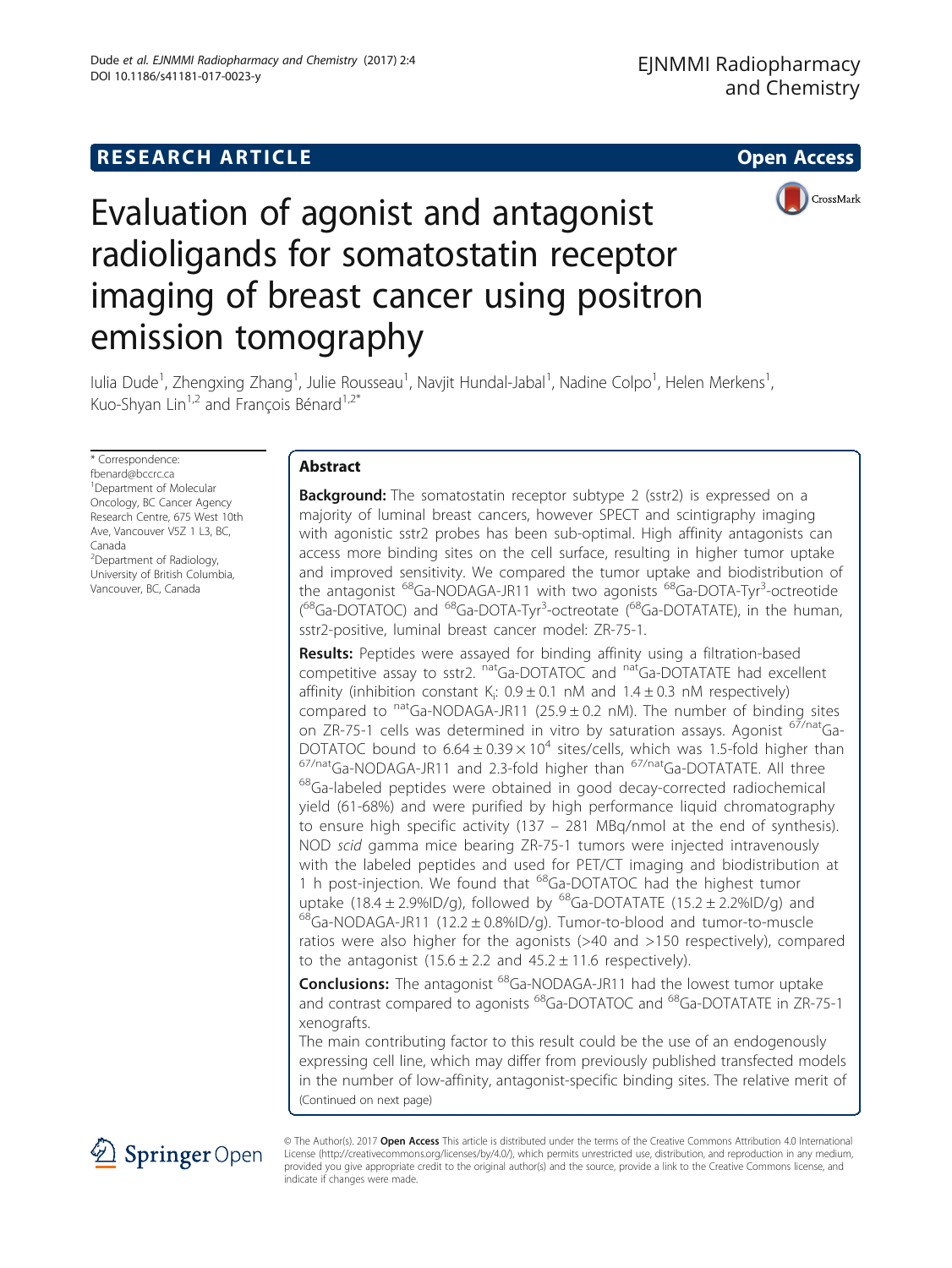#### (Continued from previous page)

agonists versus antagonists for sstr2 breast cancer imaging warrants further investigation, first in preclinical models with other sstr2-positive breast cancer xenografts, and ultimately in luminal breast cancer patients.

Keywords: Somatostatin receptor, Breast cancer, Antagonists, Positron emission tomography, Peptides, JR11, ZR-75-1

# Background

The somatostatin family of G-protein coupled receptors is comprised of five different subtypes which are variably expressed on many cancer types, most notably neuroendocrine tumors (NETs). Somatostatin receptor subtype 2 (sstr2) is the most commonly overexpressed subtype, and hence several high-affinity radiolabeled peptides (mostly agonists) have been developed for this target (Fani et al. [2012a;](#page-14-0) Krenning et al. [1993](#page-14-0); Kwekkeboom et al. [2010;](#page-14-0) Maecke & Reubi [2011;](#page-14-0) Reubi et al. [2001](#page-15-0); Reubi [2003\)](#page-15-0). Such tracers have been used for diagnosis, as is the case with  $111In-DTPA-D-Phe-octreo$ tide (<sup>111</sup>In-pentatreotide), <sup>68</sup>Ga-DOTA-Tyr<sup>3</sup>-octreotate (<sup>68</sup>Ga-DOTATATE) and <sup>68</sup>Ga-DOTA-Tyr<sup>3</sup>-octreotide (<sup>68</sup>Ga-DOTATOC), or therapy with <sup>90</sup>Y-DOTATOC and 177Lu-DOTATATE (Fani et al. [2012a](#page-14-0); Krenning et al. [1993](#page-14-0); Kwekkeboom et al. [2010;](#page-14-0) Maecke & Reubi [2011;](#page-14-0) Reubi [2003\)](#page-15-0).

Similar to NETs, breast tumors differentially express somatostatin receptors compared to non-malignant tissue (Fani et al. [2012b\)](#page-14-0). Several studies have evaluated the expression of sstr2 in different patient cohorts, showing that 15-66% of breast tumors were sstr-positive by autoradiography (Dalm et al. [2015;](#page-14-0) Foekens et al. [1989](#page-14-0); Bootsma et al. [1993](#page-14-0)), 30-85% by immunohistochemistry (Ciocca et al. [1990;](#page-14-0) Schulz et al. [1998](#page-15-0)), and 97-100% by mRNA analysis (Kumar et al. [2005](#page-14-0); Vikic-Topic et al. [1995;](#page-15-0) Evans et al. [1997](#page-14-0)). The high variability observed between reports may be due to heterogeneous intra-tumor receptor density (Reubi et al. [1990](#page-15-0)) and lack of patient stratification. Sstr2 expression strongly correlates with luminal A markers (estrogen and progesterone receptor), and is typically not found in the other breast cancer subtypes (Dalm et al. [2015](#page-14-0); Frati et al. [2014;](#page-14-0) Reubi & Torhorst [1989\)](#page-15-0). Imaging with sstr agents can therefore be applicable to a large patient population, as luminal A cancers comprise 75% of all breast cancer cases (Kwan et al. [2009](#page-14-0)).

Compared to NETs, breast cancer sstr2 density is lower and more heterogeneous as determined using autoradiography (Reubi et al. [2002;](#page-15-0) Cescato et al. [2011](#page-14-0)) and PET/CT im-aging (Elgeti et al. [2008](#page-14-0)). Diagnostic SPECT and scintigraphy with  $111$ In-pentatreotide and 99mTc-depreotide, have been explored clinically in patients with sstr2-positive breast cancer (Alberini et al. [2000;](#page-14-0) van Eijck et al. [1994;](#page-15-0) Wang et al. [2008](#page-15-0)). Sensitivity suffered in these initial studies, partly due to the low resolution of conventional scintigraphy, as well as the lower and more heterogeneous expression of sstr2 on breast carcinoma compared to NETs (Alberini et al. [2000](#page-14-0); van Eijck et al. [1994](#page-15-0); Wang et al. [2008\)](#page-15-0).

More recently, a number of reports have identified several antagonist somatostatin analogs that visualized sstr2-positive tumors better than conventional agonists in both preclinical and clinical cases. Ginj et al. first demonstrated this finding by comparing an sstr3 agonist and sstr3 antagonist of similar binding affinities in a tumor of human embryotic kidney (HEK) cells transfected with sstr3. Scatchard analysis of these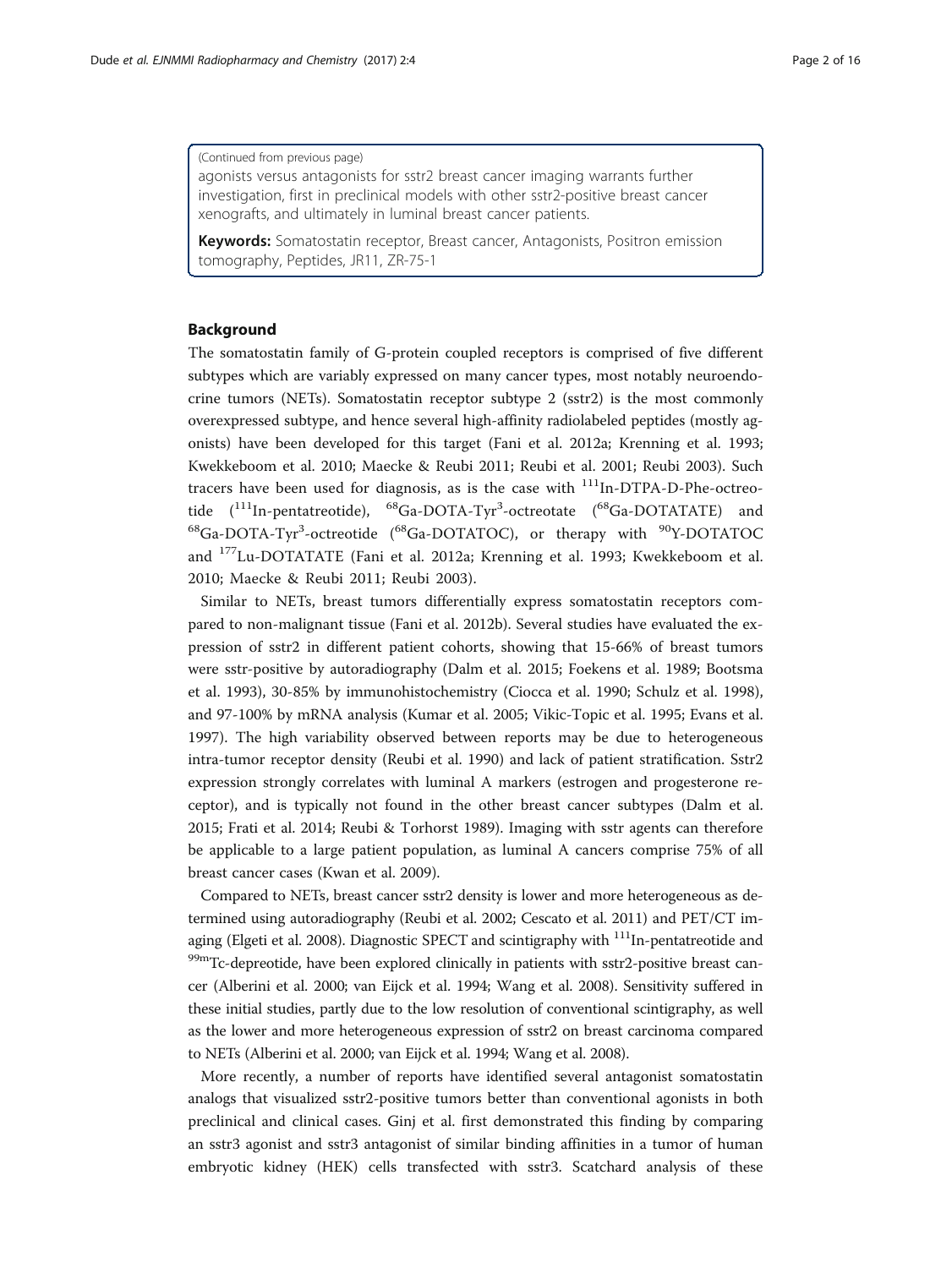compounds revealed that the antagonist bound to more sites on the tumor cells, resulting in an overall higher tumor uptake, despite marginally lower binding affinity and no internalization capacity (Ginj et al. [2006\)](#page-14-0). Since then, several sstr2 antagonists, labeled with either diagnostic or therapeutic isotopes, have been explored (Fani et al. [2012b](#page-14-0); Cescato et al. [2011;](#page-14-0) Fani et al. [2011;](#page-14-0) Wild et al. [2011;](#page-15-0) Wild et al. [2014\)](#page-15-0). Cescato et al. performed in vitro autoradiography on several sstr2-positive primary tumor samples, including breast carcinomas, and suggested that the antagonist <sup>177</sup>Lu-DOTA-BASS bound to more sites on the tumor samples than the agonist  $177$ Lu-DOTATATE (Cescato et al. [2011\)](#page-14-0). In clinical studies involving NET patients, the diagnostic antagonist  $111$ In-DOTA-BASS showed improved contrast compared the conventional agonist  $111$ In-pentatreotide (Wild et al. [2011\)](#page-15-0). Furthermore, the therapeutic antagonist  $177$ Lu-DOTA-JR11 delivered a 1.7 - 10.6 fold higher tumor dose than the agonist  $177$ Lu-DOTATATE in a small pilot study comprised of 4 patients with advanced NETs (Wild et al. [2014](#page-15-0)).

Several breast cancer patients with recurrent or metastatic luminal breast cancer eventually develop resistance to endocrine therapies (Milani et al. [2014](#page-14-0)). The subset of patients that express high levels of sstr2 might benefit from treatment by peptide receptor radionuclide therapy (PRRT) with somatostatin analogs if sufficient radiotracer accumulation is achieved (Dalm et al. [2016\)](#page-14-0). Because antagonists can bind to more sites, it is possible that tumors with lower sstr2 density, such as breast cancers, might still be visualized and treated with radiolabeled peptides.

 $^{68}$ Ga-NODAGA-JR11 showed excellent tumor uptake and biodistribution compared to  ${}^{68}$ Ga-DOTATATE in a preclinical setting (Fani et al. [2012b](#page-14-0)), and  $~15\%$  higher SUV-max uptake in NET patients compared to <sup>68</sup>Ga-DOTATOC (Nicolas et al. [2015](#page-15-0)). The aim of this study was to compare a potent antagonist, <sup>68</sup>Ga-NODAGA-JR11, and two commonly used agonists, <sup>68</sup>Ga-DOTATATE and <sup>68</sup>Ga-DOTATOC, for in vivo breast cancer imaging using a human xenograft model with endogenous sstr2 expression. We used the sstr2-positive luminal A breast cancer cell line ZR-75-1 (Subik et al. [2010](#page-15-0)) and determined the transcriptional expression of the five sstr subtypes in those cells. The binding affinity of the peptides to human sstr2 was measured using identical assay conditions, and biodistribution of the radiolabeled peptides was compared.

#### Methods

# General methods

All reagents and solvents were purchased from commercial sources and used without further purification except otherwise specified. Peptides DOTATATE, DOTATOC, and NODAGA-JR11 and the cold standards of their natural gallium  $(natGa)$  complexes were prepared by standard fmoc solid-phase peptide synthesis according to literature proce-dures (Fani et al. [2012b;](#page-14-0) Heppeler et al. [1999\)](#page-14-0). C18 Sep-Pak cartridges (1 cm<sup>3</sup>, 50 mg) were obtained from Waters Corporation (Milford, MA) and pre-washed with ethanol followed by deionized (DI) water prior to use. High performance liquid chromatography (HPLC) purification and quality control were performed on a semi-preparative column (C18, 5 μm,  $250 \times 10$  mm), or an analytical column (C18, 5 μm,  $250 \times 4.6$  mm) respectively, both purchased from Phenomenex (Torrance, CA) and used on an Agilent 1260 infinity platform (Santa Clara, CA). Triethylammonium phosphate buffer (TEAP),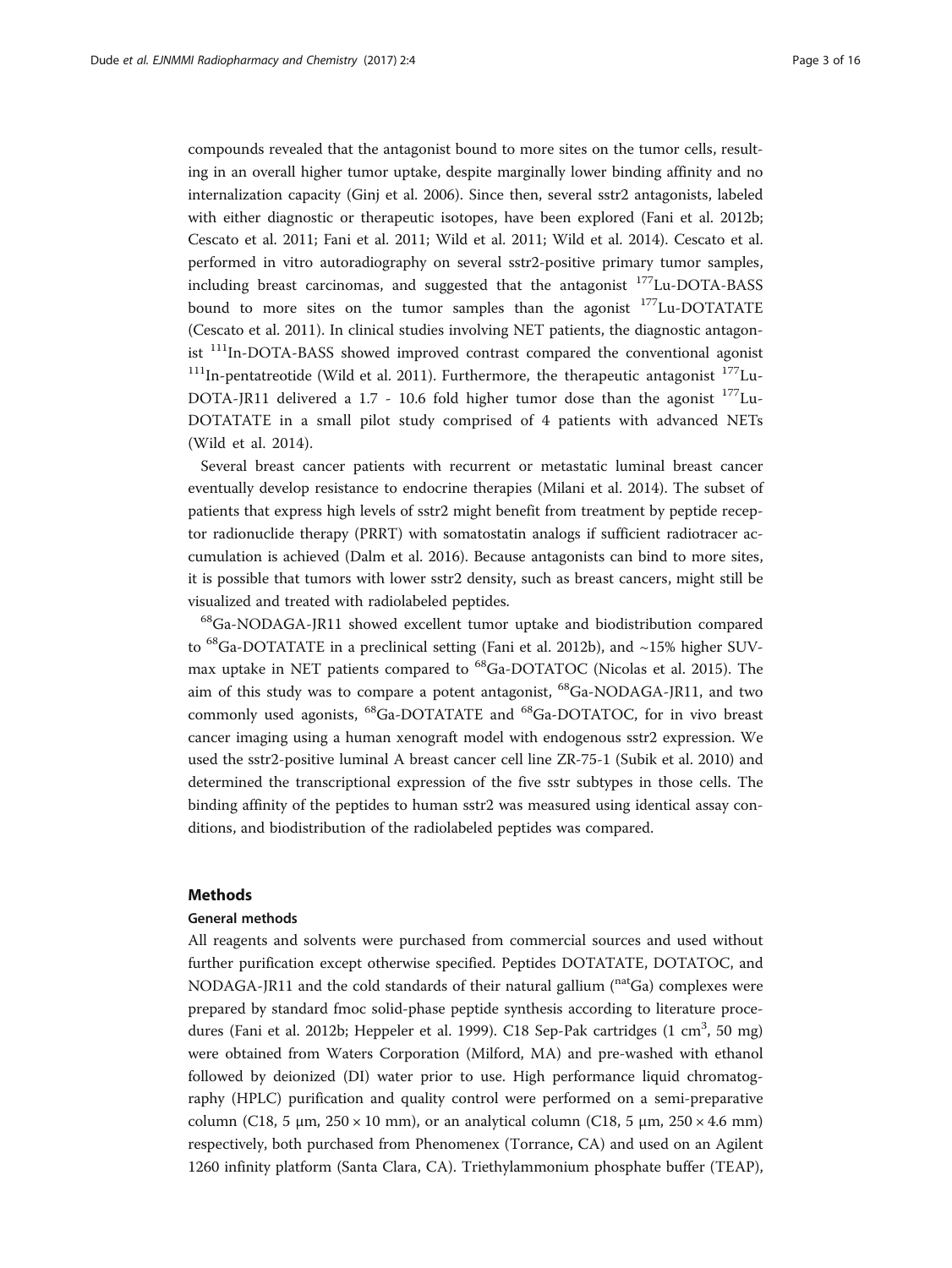phosphate buffered saline (PBS) and acetonitile (MeCN) were used for HPLC elution. TEAP buffer (pH 7.3) was prepared by titrating triethylamine (8 mL) with ophosphoric acid in DI water (1 L), and PBS (pH 7.4) was prepared by dissolving PBS powder or tablets in DI water. The pH was monitored using a Denver Instrument UltraBasic Benchtop pH meter (Bohemia, NY), and solvents were filtered using 0.2 μm filters (Whatman, GE Healthcare or Durapore, Merck Milliproe) prior to use.<sup>68</sup>Ga was eluted from a 50 mCi <sup>68</sup>Ge/<sup>68</sup>Ga generator (iThemba LABS, South Africa) and purified according to reported methods (Lin et al. [2015](#page-14-0)). 67Ga-citrate was purchased from Isologic (Burlington, Canada) and also purified following the same procedures. The activity was measured using a Capintec (Ramsey, NJ) CRC<sup>°</sup>-25R/W dose calibrator.

#### Binding affinity

The binding affinity of natGa-labeled compounds, natGa-DOTATOC, natGa-DOTATATE and natGa-NODAGA-JR11 to sstr2 was determined using a membrane-based competition binding assay. Somatostatin-28 (SRIF-28) purchased from Bachem (Torrance, CA) was used as a known positive control for affinity determination. Purified Chinese hamster ovary-K1 (CHO-K1) membranes overexpressing human sstr2 (Perkin Elmer, Waltham, MA) were incubated with  $^{125}I$ -[Tyr<sup>11</sup>]-somatostatin-14 ( $^{125}I$ -[Tyr<sup>11</sup>]-SRIF14, Perkin Elmer) and competing non-radioactive ligand in a 96-well, 1.2 μm glass fibre filter plate (EMD Millipore, Darmstadt, Germany). Prior to assay, the plate filters were pre-soaked in 0.1% polythylenimine (Sigma, St. Louis, MO) for 1 h at ambient temperature. Following pre-incubation, membranes (25  $\mu$ g/well), <sup>125</sup>I-[Tyr<sup>11</sup>]-SRIF14 (0.05 nM) and various concentrations of competing peptides (10  $\mu$ M to 1 pM) were diluted in assay buffer (25 mM HEPES, pH 7.4, 10 mM MgCl<sub>2</sub>, 1 mM CaCl<sub>2</sub>, 0.5% BSA) and incubated for 1 h at 27 °C with moderate shaking. Once complete, the incubation mixture was aspirated through the filters, followed by 6 washes with 200 μL ice-cold wash buffer (50 mM Tris–HCl pH 7.4, 0.2% BSA). Each filter was removed and counted on a PerkinElmer WIZARD 2480 gamma counter. The inhibition constant  $(K_i)$  was calculated by fitting the data to a onesite Fit-Ki curve in GraphPad Prism v7.02. To ensure that the concentration of our peptides, and hence our determination of  $\mathrm{K}_{\mathrm{\mathfrak{p}}}$  was accurate, the peptide concentration was determined by amino acid analysis at the SPARC BioCentre (Toronto Hospital for Sick Children, Toronto, Canada), where peptides were hydrolyzed and comprising amino acids were separated on HPLC. The peptide content was calculated by comparing the concentration of selected amino acids to known standards.

# Radiolabeling

 $^{68}$ GaCl<sub>3</sub> in 0.5 mL DI water was added into an 8 mL glass vial preloaded with 25 µg (30 μg for NODAGA-JR11) peptide precursor and HEPES buffer solution (0.7 mL, pH 5). The vial was sealed with a screw cap and heated in a microwave oven (catalog number: DMW7700WDB, Danby Appliance, Findlay, Ohio) as described previously (Lin et al. [2015](#page-14-0)). Heating time was 60 s, and the microwave power level was set to "2." Reaction temperature was not determined. The reaction mixture was cooled, and directly injected into the HPLC semi-preparative column (4.5 mL/min) for purification. HPLC conditions, buffers and retention times are described in Table [1.](#page-4-0) The  $^{68}Ga$ -labeled peptide was collected and diluted with 50 mL 0.05 M ammonium formate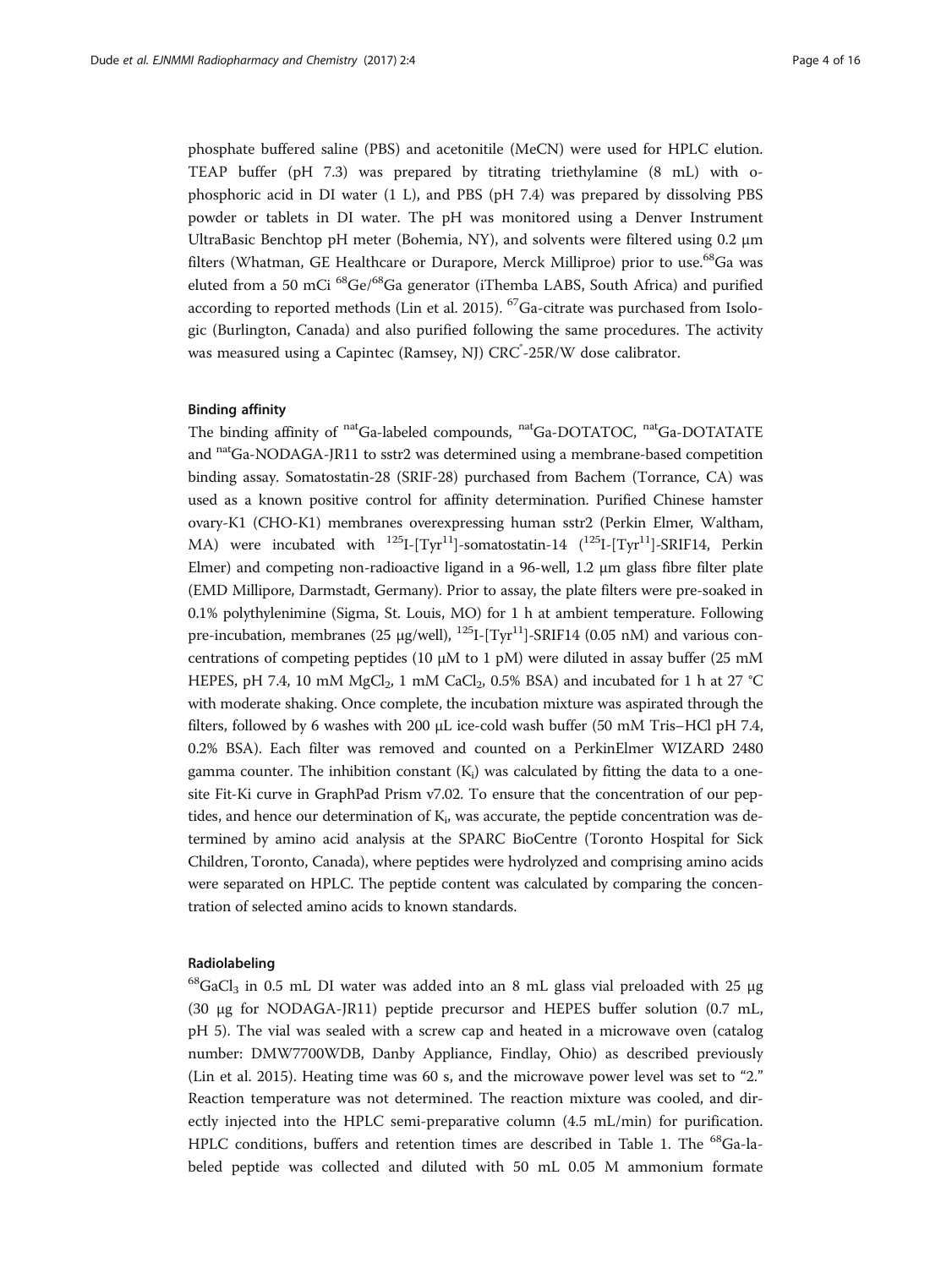<span id="page-4-0"></span>

| <b>Table 1</b> HPLC conditions and retention times $(t_R)$ |                     |                                        |                                  |  |  |
|------------------------------------------------------------|---------------------|----------------------------------------|----------------------------------|--|--|
| Tracer                                                     | HPLC conditions     | $t_{\rm R}$ on semi-preparative column | $t_{\rm R}$ on analytical column |  |  |
| <sup>68</sup> Ga-NODAGA-JR11                               | 77% / 23% PBS/ MeCN | 14.3 min                               | 5.3 min                          |  |  |

| Tracer                        | <b>HELL CONQITIONS</b> | l <sub>r</sub> on semi-preparative column | te on analytical column |  |
|-------------------------------|------------------------|-------------------------------------------|-------------------------|--|
| <sup>68</sup> Ga-NODAGA- JR11 | 77% / 23% PBS/ MeCN    | 14.3 min                                  | 5.3 min                 |  |
| <sup>68</sup> Ga-DOTATOC      | 79% / 21% PBS / MeCN   | $19.2 \text{ min}$                        | 6.8 min                 |  |
| <sup>68</sup> Ga-DOTATATF     | 81% / 19% TEAP / MeCN  | 20.4 min                                  | 7.4 min                 |  |
|                               |                        |                                           |                         |  |

solution and passed through a C18 light Sep-Pak cartridge. The product was eluted with 90% ethanol in saline and formulated in saline for animal studies. The Sep-Pak purification was performed to remove HPLC solvents (especially MeCN), concentrate the product, and formulate the tracer in solution suitable for injection into mice. Quality control was done using the analytical column (2 mL/min) and the same conditions described in Table 1. Specific activity was calculated via dividing the radioactivity injected into HPLC (analytical column) by the mass of the tracer. The mass of the radiotracer was calculated based on UV absorbance from a standard curve, constructed using serial dilutions of corresponding  $\rm{^{nat}Ga}$  cold-standard. Radiolabeling with  $\rm{^{67}Ga}$  for saturation binding assays was performed according to the same procedures for the preparation of their 68Ga analogs.

# Cell culture

All imaging and biodistribution studies were performed using the human breast carcinoma, ER-positive cell model ZR-75-1 purchased from ATCC (Manassas, VA). In addition, HeLa cells, Jurkat cells (ATCC) and sstr5-transfected HEK-293 cells (HEK-sstr5, gifted from Dr. Stefan Schultz, Universitaetsklinikum, Jena, Germany) were used for quantitative-PCR (qPCR) standard curve construction. ZR-75-1 cells were cultured in RPMI 1640 + GlutaMAX<sup>TM</sup> media purchased from Life Technologies (Carlsbad, CA) and supplemented with 10% FBS from VWR Life Science Seradigm (Radnor, PA). Jurkat cells were grown in the same base media, and contained 10% heat-inactivated FBS and 1 mM sodium pyruvate. HeLa cells were grown in  $DMEM + GlutaMAX^{TM}$  (Life Technologies) with 10% FBS. HEK-sstr5 cells were grown in DMEM + GlutaMA $X^{TM}$  with 10% FBS, and contained 0.5 mg/mL G418 to maintain sstr5 expression. All cell cultures were exposed to 100 I.U./mL penicillin/streptomycin (Life Technologies) and grown in a humidified atmosphere at 37 °C with 5%  $CO<sub>2</sub>$ .

# Quantitative-PCR

The transcriptional expression of sstr1, sstr2, sstr3, sstr4 and sstr5 in ZR-75-1 cells was determined relative to reference gene hypoxanthine phosphoribosyltransferase 1 (HPRT1) using qPCR. Total RNA from ZR-75-1 cells was purified using the GenE $lute^{TM}$  Mammalian total RNA miniprep kit (Sigma), treated with amplification grade DNase I (Sigma), and measured using a NanoDrop<sup>TM</sup> spectrophotometer. 2.0 μg of total ZR-75-1 RNA was reverse transcribed in a 20 μL reaction using SuperScript® VILOTM cDNA synthesis kit from Invitrogen (Carlsbad, CA). qPCR was set up in 384 well plates, in a total volume of 10 μL; each reaction containing 1 μL template cDNA, 500 μM forward and reverse primers, 250 μM probe, and 1X SsoAdvanced<sup>TM</sup> universal probes supermix from Bio Rad (Hercules, CA). Each reaction was performed in triplicates and repeated 3 times. Predefined primers (forward and reverse) and probes for all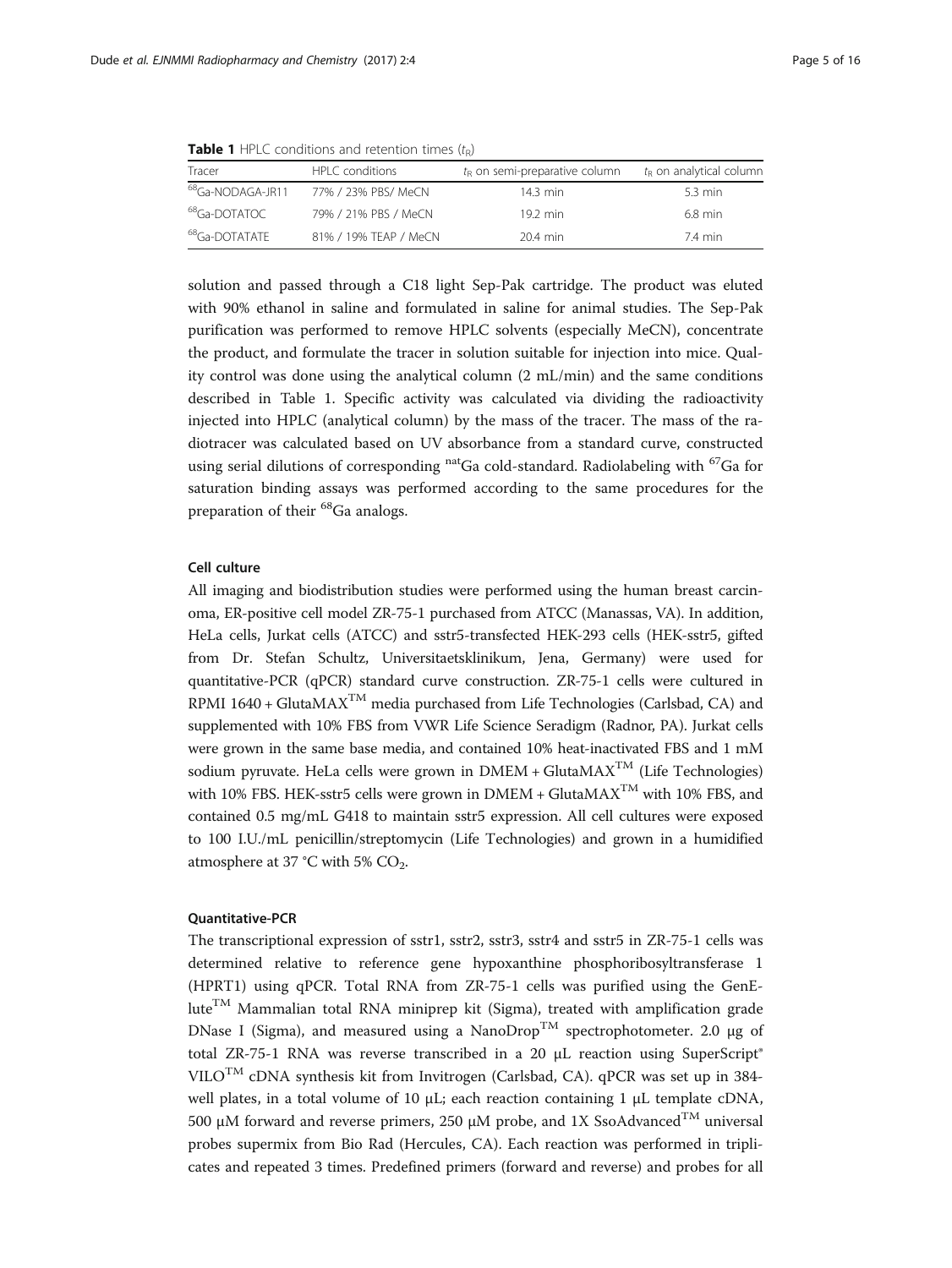six genes were purchased from Integrated DNA Technologies (Coralville, Iowa); see Additional file [1](#page-13-0) for assay names. The Quantstudio<sup>TM</sup> 6 K Flex Real-Time PCR system from Thermo Fisher (Carlsbad, CA) was used for amplification and detection. The concentration of each target was determined by interpolating the  $C_t$  value from respective standard curves of known concentrations. To construct the standard curves, RNA from cell lines with known expression of sstr subtypes was purified and reverse-transcribed as described above. Target sstr genes were PCR amplified using Q5® high-fidelity DNA polymerase (New England BioLabs, Ipswich, MA) as per the manufacturer's instructions, using the same primers as the qPCR reactions (without the fluorogenic probe). PCR products were separated on a 2% agarose gel, and target bands were extracted and purified using the Monarch® DNA gel extraction kit (New England BioLabs). The amount of DNA was quantified using Qubit<sup>®</sup> dsDNA HS assay kit (Thermo Fisher) and the number of copies/μL was calculated using the following formula:

copies/ $\mu$ L =  $\frac{DNA \text{ Concentration } (g/\mu L)}{\text{amplicon length } (bp) \times 650 \text{ g/mol}} \times 6.022 \text{ n}10^{23} \text{copies/mol}$ 

Standard curves were constructed from 10-fold serial dilutions ( $10^5$  copies/ $\mu$ L to 1  $\text{copy/}\mu\text{L}$ ) and assayed by qPCR in triplicates. All standard curves were repeated 2–3 times. Sstr1 transcripts were amplified from HeLa cells, sstr2 from ZR-75-1 cells, sstr3 from Jurkat cells, sstr4 from the Chantest<sup>TM</sup> human sstr4 receptor cell line (irradiated cells) from Charles River Laboratories (Wilmington, MA), and both sstr5 and HPRT1 from HEK-sstr5 cells. Representative standard curves, primer and probe information, and cycling conditions for both PCR and qPCR can be found in the Additional file [1](#page-13-0).

#### Saturation binding assays

Saturation binding assays were performed in vitro on ZR-75-1 cells using variable concentrations (0.1 – 100 nM) of  $67/nat$ Ga-labeled tracers. Cells were grown to nearconfluence in 12-well plates, and growth media was replaced with reaction media (RPMI, 1% BSA, 100 I.U./mL penicillin/streptomycin) 1 h before the assay. Cells were treated in duplicates with  $67/nat$ Ga-DOTATOC,  $67/nat$ Ga-DOTATATE or  $67/nat$ Ga-NODAGA-JR11 in 500 μL reaction media and incubated for 1 h at 25 °C. Excess coldstandard (1.2 μM) was used to block receptors and determine non-specific binding. After the incubation period, the reaction media was aspirated, and the cells were washed 3 times with cold PBS. Cells were lysed and collected with 1 M NaOH and counted in a PerkinElmer WIZARD 2480 gamma counter. The number of binding sites per cell was calculated and fitted to a one-site binding model in GraphPad Prism 7.02 to determine the dissociation constant  $(K_d)$  and number of binding sites  $(B_{\text{max}})$ .

#### Estrogen pellet implant and tumor inoculation

All animal studies were done in compliance with the Canadian Council on Animal Care guidelines and were approved by the Animal Care Committee of University of British Columbia (Vancouver, Canada). Immunodeficient female NOD.Cg-Prkdc<sup>sci</sup>Il2rg<sup>tm1Wjl</sup>/ SzJ mice (NOD scid gamma) were obtained from an in-house breeding colony at the Animal Resource Centre of the BC Cancer Agency Research Centre and also from Jackson Laboratory. To sustain the growth of the ER-positive ZR-75-1 cell model, animals were administered a 1.7 mg, 60-day slow-release estrogen pellet from Innovative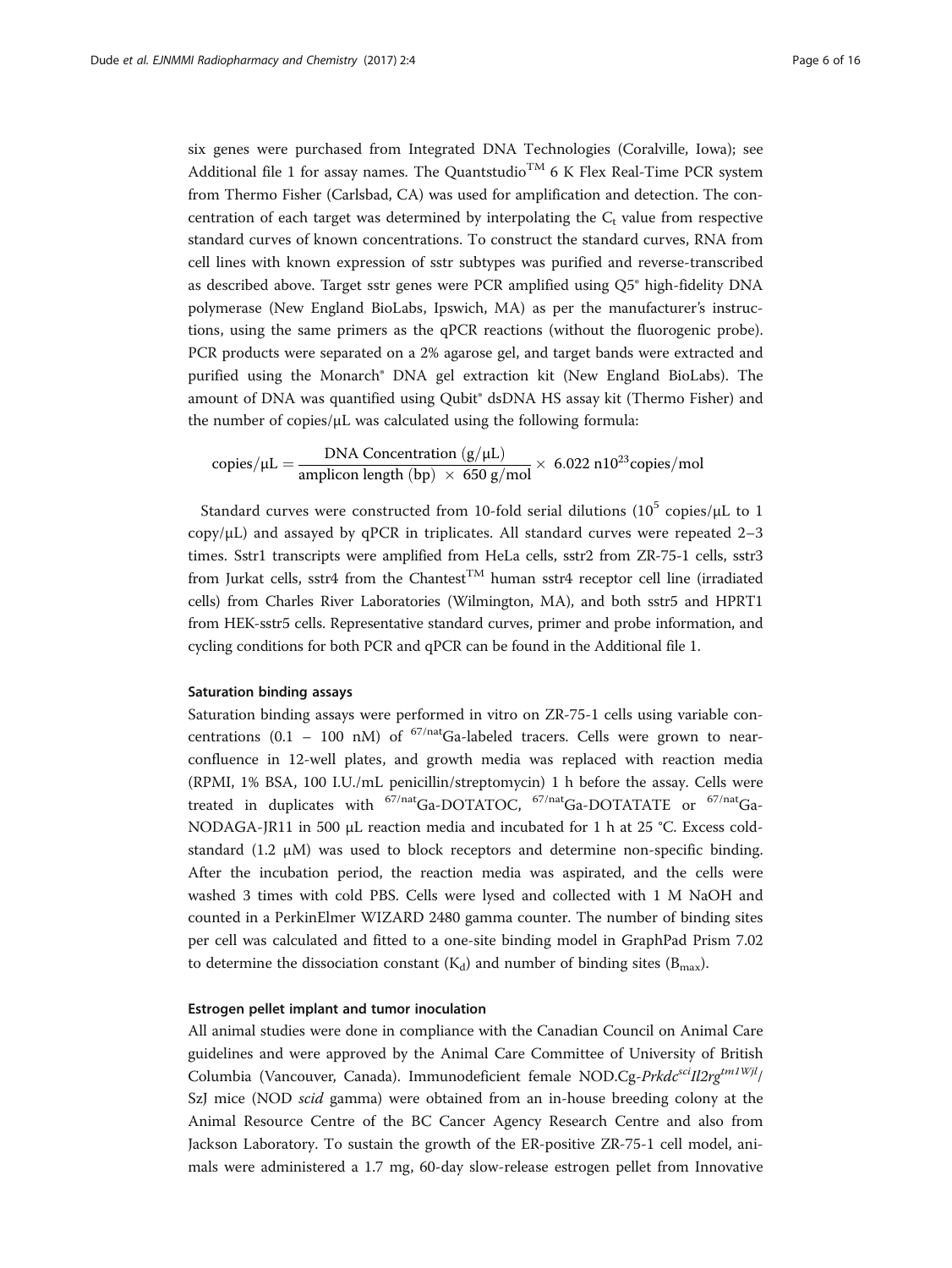Research of America (Sarasota, FL) subcutaneously in the dorsal space of the neck. 3–5 days post pellet-implant, 10 million ZR-75-1 cells were re-suspended in a mixture of 1:1 PBS and Matrigel (Corning Inc., Corning, NY) and inoculated subcutaneously on the right shoulder. Tumors were grown for 5–6 weeks, until they reached a size of 7– 11 mm in diameter.

# Biodistribution studies

Mice were sedated using  $2 \text{ mL/min}$  of  $\text{O}_2$  with  $2\%$  isoflurane and injected intravenously (i.v.) with  $1-2$  MBq of  ${}^{68}$ Ga-labeled peptide. Mice were allowed to roam freely for 60 min prior to euthanasia by 2 mL/min of  $O<sub>2</sub>$  with 4% isoflurane followed by  $CO<sub>2</sub>$  asphyxiation. Blood was promptly collected by cardiac puncture and weighted. Internal organs were harvested, rinsed in PBS, patted dry and weighed. Organ uptake was measured either in a WIZARD 2480 gamma counter (Perkin Elmer) or Cobra II autogamma counter (Packard), both calibrated with standards of known <sup>68</sup>Ga activity. Uptake was normalized to the injected dose and to the respective weight of the organ, and expressed as percent injected dose per gram of tissue (%ID/g).

#### PET/CT imaging

Tumor-bearing mice were injected i.v. with 8–9 MBq of <sup>68</sup>Ga-labeled peptide. Static PET images were acquired 55 min post-injection for 10 min using an Inveon microPET/CT scanner (Siemens, Erlangen, Germany) as described previously (Lin et al. [2015\)](#page-14-0). A baseline CT scan was used for localization and attenuation correction. Mice were promptly euthanized after imaging, and biodistribution studies were undertaken as described above.

# **Statistics**

Statistical analysis was performed using GraphPad Prism v7.02 software. Transcriptional sstr expression results were tested using a one-way ANOVA. Binding affinity,  $B_{\text{max}}$  values,  $K_d$  values and in vivo organ uptakes were compared between the three groups using a one-way ANOVA. The difference was considered statistically significant if the  $p$  value was  $< 0.05$ . Non-statistically significant findings were indicated as "ns."

# Results

# Binding affinity and radiolabeling

nat<sub>Ga-DOTATOC</sub> and nat<sub>Ga-DOTATATE</sub> had an inhibition constant  $(K_i)$  in the low nanomolar range (0.9 ± 0.1 nM,  $n = 4$  and 1.4 ± 0.3 nM,  $n = 3$  respectively), while the K<sub>i</sub> of natGa-NODAGA-JR11 was higher (25.9 ± 0.2 nM,  $n = 3$ ,  $p < 0.001$ ). The SRIF-28 control had a Ki of  $3.7 \pm 1.7$  nM ( $n = 5$ ) in our assays. Representative inhibition curves are shown in Fig. [1](#page-7-0). Multiple batches of  ${}^{68}$ Ga-DOTATOC,  ${}^{68}$ Ga-DOTATATE and  ${}^{68}$ Ga-NODAGA-JR11 were prepared in good radiochemical yield  $(61 \pm 5, 62 \pm 8)$  and  $68 \pm 1$ 13% respectively,  $n = 3$ ), purity (>98%) and high specific activity (251.6 ± 33.9, 197.3 ± 85.2 and  $138.8 \pm 2.6$  MBq/nmol respectively,  $n = 3$ ). The particular tracer preparations used for animal studies corresponded to radiochemical yields of 62, 66 and 58% and specific activities of 281.2, 218.3 and 136.9 MBq/nmol for  $^{68}$ Ga-DOTATOC,  $^{68}$ Ga-DOTATATE and 68Ga-NODAGA-JR11 respectively.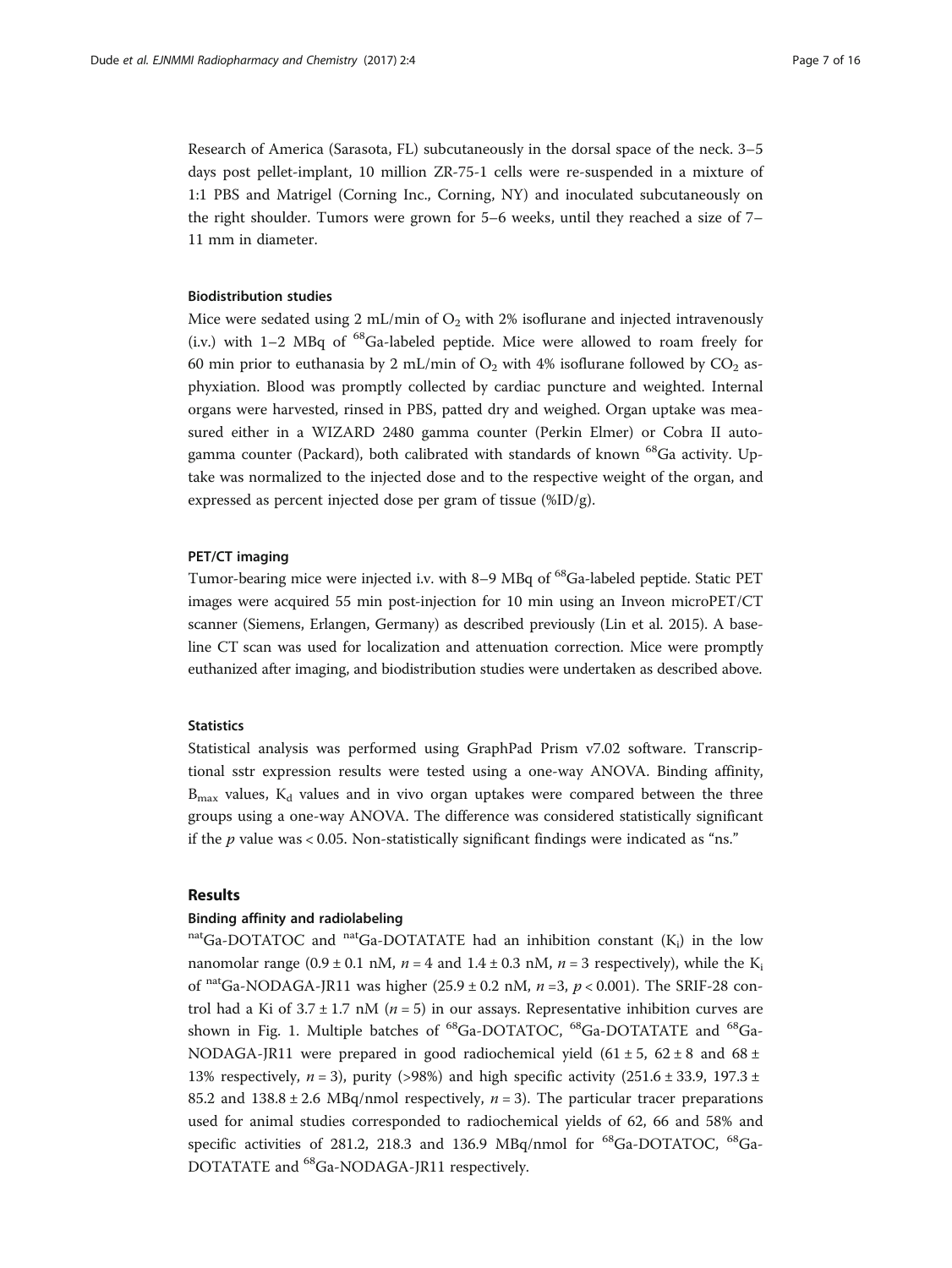<span id="page-7-0"></span>

#### Saturation binding assays

 $67$ Ga-labeled peptides used for saturation binding assays were prepared using the same procedures as the <sup>68</sup>Ga-analogs. <sup>67</sup>Ga-NODAGA-JR11, <sup>67</sup>Ga-DOTATOC and <sup>67</sup>Ga-DOTATATE were labeled in 4, 57, 25% decay-corrected radiochemical yield, > 99% radiochemical purity and 11.5, 392, 444 MBq/nmol specific activity respectively. In vitro saturation binding assays revealed that agonist <sup>67/nat</sup>Ga-DOTATOC bound to more sites on ZR-75-1 cells  $(6.64 \pm 0.39 \times 10^4 \text{ sites/cell})$  compared to both <sup>67/nat</sup>Ga-DOTATATE  $(2.85 \pm 0.02 \times 10^4 \text{ sites/cell}, p < 0.001)$  and <sup>67/nat</sup>Ga-NODAGA-JR11  $(4.39 \pm 0.32 \times 10^4$  sites/cell,  $p < 0.001$ ). The dissociation constant  $(K_d)$  in these assays was lowest for  $67/nat$ Ga-DOTATATE (0.55 ± 0.015 nM), followed by  $67/nat$ Ga-NODAGA-JR11 (1.19 ± 0.06 nM,  $p < 0.001$ ) and finally <sup>67/nat</sup>Ga-DOTATOC (2.70 ± 0.13 nM,  $p < 0.001$ ). See Table [2](#page-8-0) for B<sub>max</sub> and K<sub>d</sub> values, and Fig. 2 for representative saturation binding curves.

### Transcriptional Sstr expression

We calculated the target gene/HPRT1 copy number ratio for all five somatostatin subtypes and found predominant expression of sstr2. The normalized expression of sstr2 to HPRT1 was  $0.055 \pm 0.0083$  ( $n = 3$ ), and < 0.00005 for all other subtypes ( $n = 3$  each,

Table 2 Saturation binding results for respective radiotracers with ZR-75-1 cells

|                                                            | $67/nat$ Ga-NODAGA-JR11 ( $n = 3$ ) | $67/nat$ Ga-DOTATOC( $n = 3$ ) | $67/nat$ Ga-DOTATATE ( $n = 3$ ) |  |  |
|------------------------------------------------------------|-------------------------------------|--------------------------------|----------------------------------|--|--|
| $B_{\text{max}}$<br>( $\times$ 10 <sup>4</sup> sites/cell) | $4.39 + 0.32$                       | $6.64 + 0.39$                  | $2.85 + 0.02$                    |  |  |
| $K_{\rm d}$ (nM)                                           | $1.19 + 0.06$                       | $2.70 + 0.13$                  | $0.55 + 0.02$                    |  |  |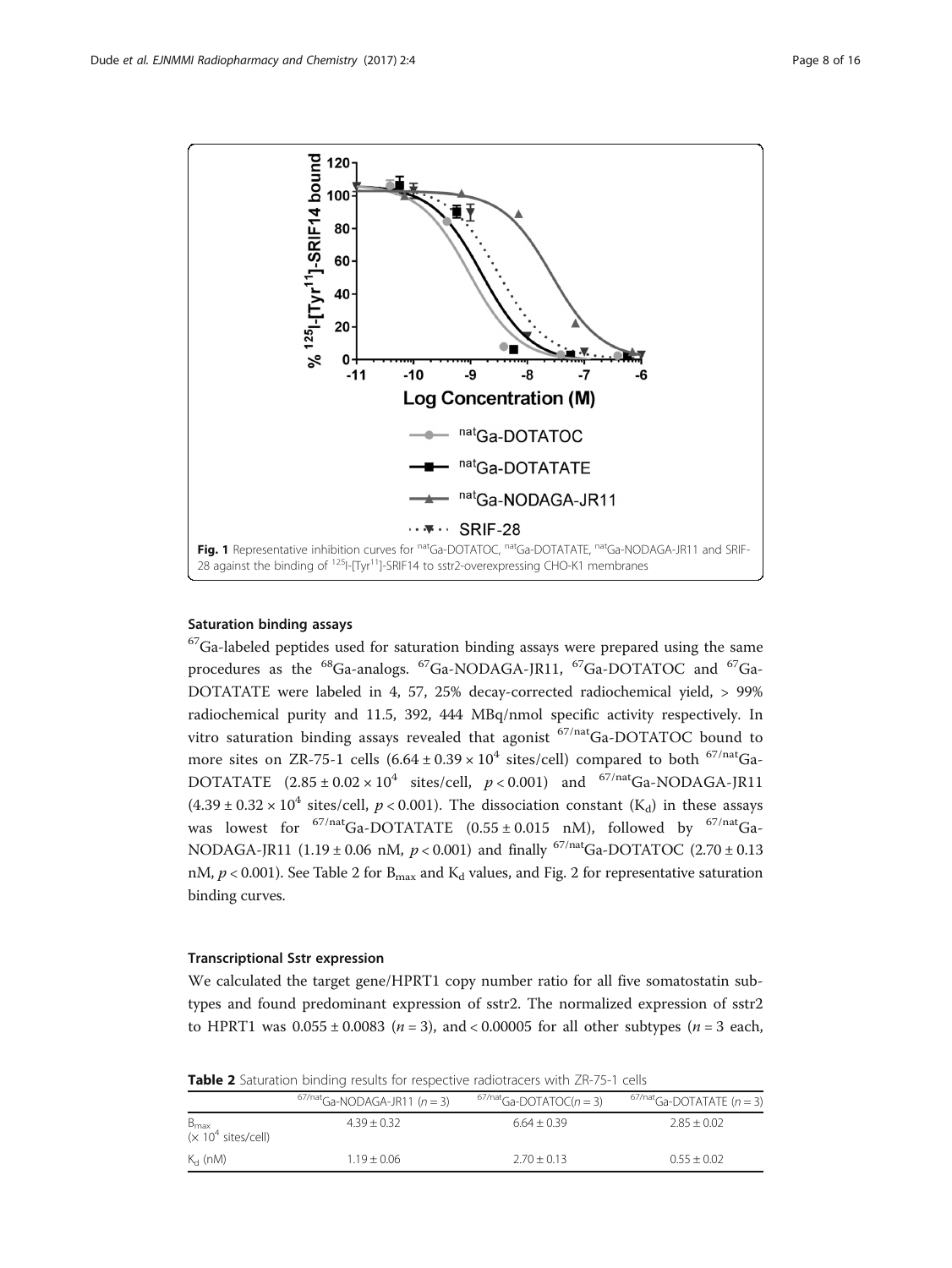<span id="page-8-0"></span>

 $p < 0.001$ ) (Fig. 3). For all subtypes except sstr2, we calculated  $< 10$  copies/ $\mu$ L of target transcript in our cDNA preparation. In comparison, we identified 12,915 ± 2218 copies/ μL ( $n = 4$ ) HPRT1 transcripts, and  $681 \pm 148$  ( $n = 3$ ) copies/μL sstr2 transcripts.

# Tumor and organ uptake

A full overview of tracer biodistribution is presented in Table [3.](#page-9-0) Among the three tested tracers, we found that the antagonist <sup>68</sup>Ga-NODAGA-JR11 had the lowest tumor uptake  $(12.2 \pm 0.8\%$ ID/g) compared to agonists <sup>68</sup>Ga-DOTATOC (18.4  $\pm$  2.9%ID/g, p < 0.001) and  $^{68}$ Ga-DOTATATE (15.2 ± 2.2%ID/g, ns) (Fig. [4](#page-9-0)).  $^{68}$ Ga-NODAGA-JR11 had tumor-toblood and tumor-to-muscle ratios of  $15.6 \pm 2.2$  and  $45.2 \pm 11.6$  respectively compared to <sup>68</sup>Ga-DOTATOC (41.1 ± 5.7,  $p < 0.001$  and 171.5 ± 55.3,  $p < 0.01$  respectively) and <sup>68</sup>Ga-DOTATATE (44.7 ± 11.7,  $p < 0.001$  and  $152.0 \pm 60.8$ ,  $p < 0.01$  respectively). <sup>68</sup>Ga-

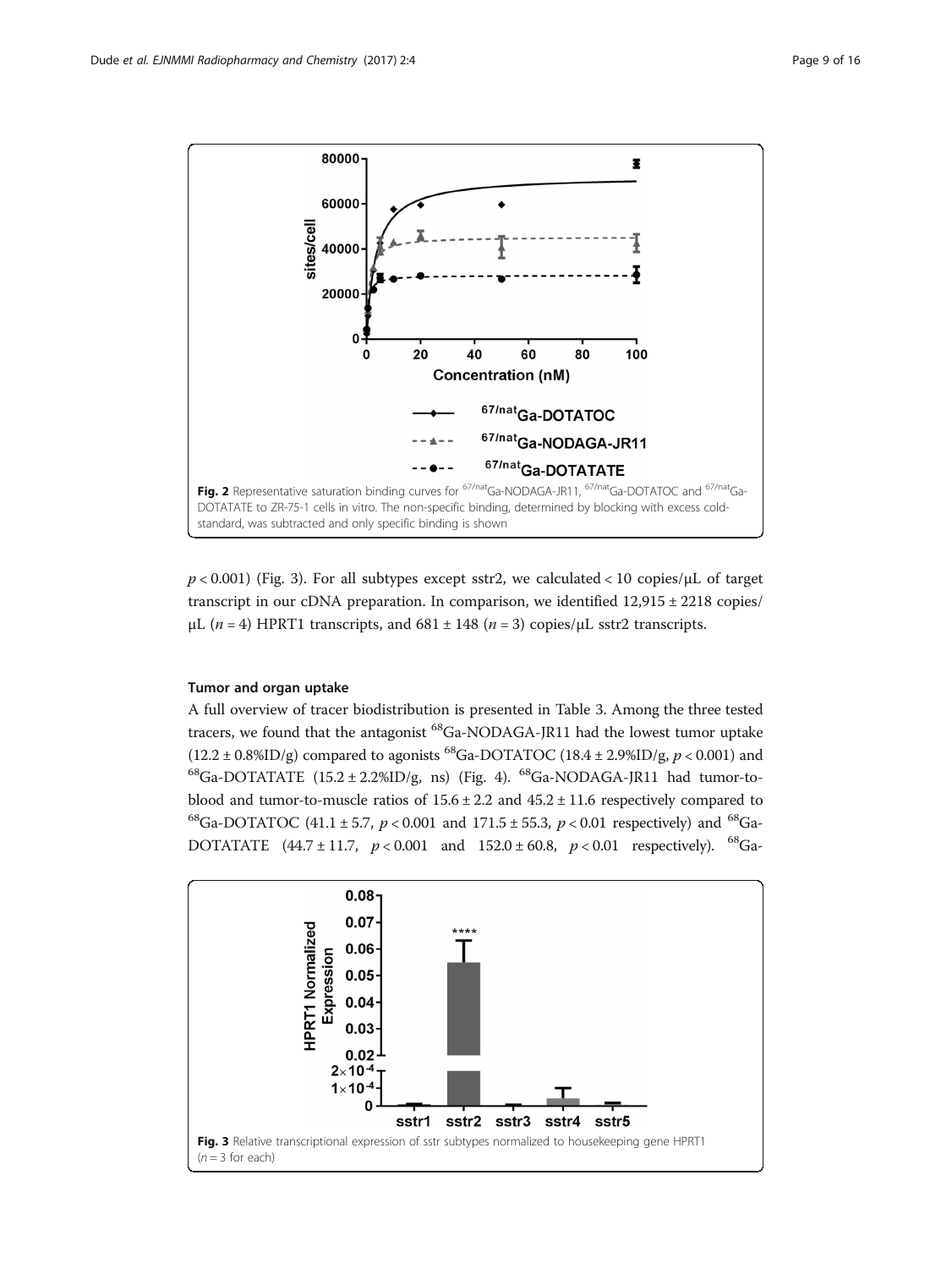|              |                                   | <sup>68</sup> Ga-NODAGA-JR11<br>$n = 5$ |        | <sup>68</sup> Ga-DOTATOC<br>$n = 6$ |        | 68Ga-DOTATATE<br>$n = 6$ |  |
|--------------|-----------------------------------|-----------------------------------------|--------|-------------------------------------|--------|--------------------------|--|
|              |                                   |                                         |        |                                     |        |                          |  |
|              | Mean                              | <b>SD</b>                               | Mean   | <b>SD</b>                           | Mean   | SD                       |  |
| <b>Tumor</b> | 12.21                             | 0.78                                    | 18.44  | $2.87***$                           | 15.22  | 2.20                     |  |
| Blood        | 0.80                              | 0.10                                    | 0.45   | $0.09***$                           | 0.35   | $0.06***$                |  |
| Fat          | 0.23                              | 0.11                                    | 0.18   | 0.09                                | 0.28   | 0.15                     |  |
| Ovaries      | 0.67                              | 0.22                                    | 0.51   | 0.07                                | 0.89   | 0.35                     |  |
| Uterus       | 0.86                              | 0.22                                    | 0.54   | 0.11                                | 0.84   | 0.10                     |  |
| Intestines   | 0.90                              | 0.20                                    | 2.39   | $0.30***$                           | 7.35   | $0.44***$                |  |
| Stomach      | 1.36                              | 0.78                                    | 2.75   | 1.25                                | 8.29   | $3.06***$                |  |
| Pancreas     | 9.29                              | 2.03                                    | 11.01  | 1.32                                | 51.56  | 5.47 ***                 |  |
| Spleen       | 0.39                              | 0.05                                    | 0.46   | 0.11                                | 0.84   | 0.38                     |  |
| Kidneys      | 14.12                             | 1.65                                    | 9.27   | $1.73***$                           | 8.45   | $1.73***$                |  |
| Adrenals     | 2.00                              | 0.65                                    | 9.52   | $3.78$ **                           | 15.20  | $7.26$ **                |  |
| Liver        | 0.99                              | 0.12                                    | 0.71   | 0.17                                | 1.95   | $0.52***$                |  |
| Lungs        | 4.72                              | 0.71                                    | 22.93  | $6.12***$                           | 28.66  | 2.94 ***                 |  |
| Heart        | 0.46                              | 0.06                                    | 0.30   | $0.04*$                             | 0.67   | $0.13***$                |  |
| Muscle       | 0.28                              | 0.07                                    | 0.11   | $0.02$ ***                          | 0.11   | $0.04***$                |  |
| Bone         | 0.26                              | 0.04                                    | 0.20   | 0.03                                | 0.25   | 0.03                     |  |
| Brain        | 0.05                              | 0.02                                    | 0.03   | 0.01                                | 0.03   | 0.01                     |  |
|              | <b>Tumor to Background Ratios</b> |                                         |        |                                     |        |                          |  |
| Blood        | 15.56                             | 2.20                                    | 41.13  | 5.68 ***                            | 44.65  | $11.74$ ***              |  |
| Muscle       | 45.15                             | 11.56                                   | 171.51 | 55.33 **                            | 151.95 | 60.75 **                 |  |
| Kidneys      | 0.87                              | 0.12                                    | 2.01   | $0.24***$                           | 1.88   | $0.48***$                |  |

<span id="page-9-0"></span>Table 3 Biodistibution of <sup>68</sup>Ga-NODAGA-JR11, <sup>68</sup>Ga-DOTATOC and <sup>68</sup>Ga-DOTATATE in NOD scid gamma ZR-75-1 tumor-bearing mice

Organ uptake is expressed as mean ± standard deviation (SD) in units of percent injected dose per gram of tissue (%ID/g). The tumor uptake is highlighted in bold. Means were statistically compared to the respective organ uptake of <sup>68</sup>Ga-NODAGA-JR11 and p values < 0.05, < 0.01, and < 0.001 were expressed as \*, \*\* and \*\*\* respectively

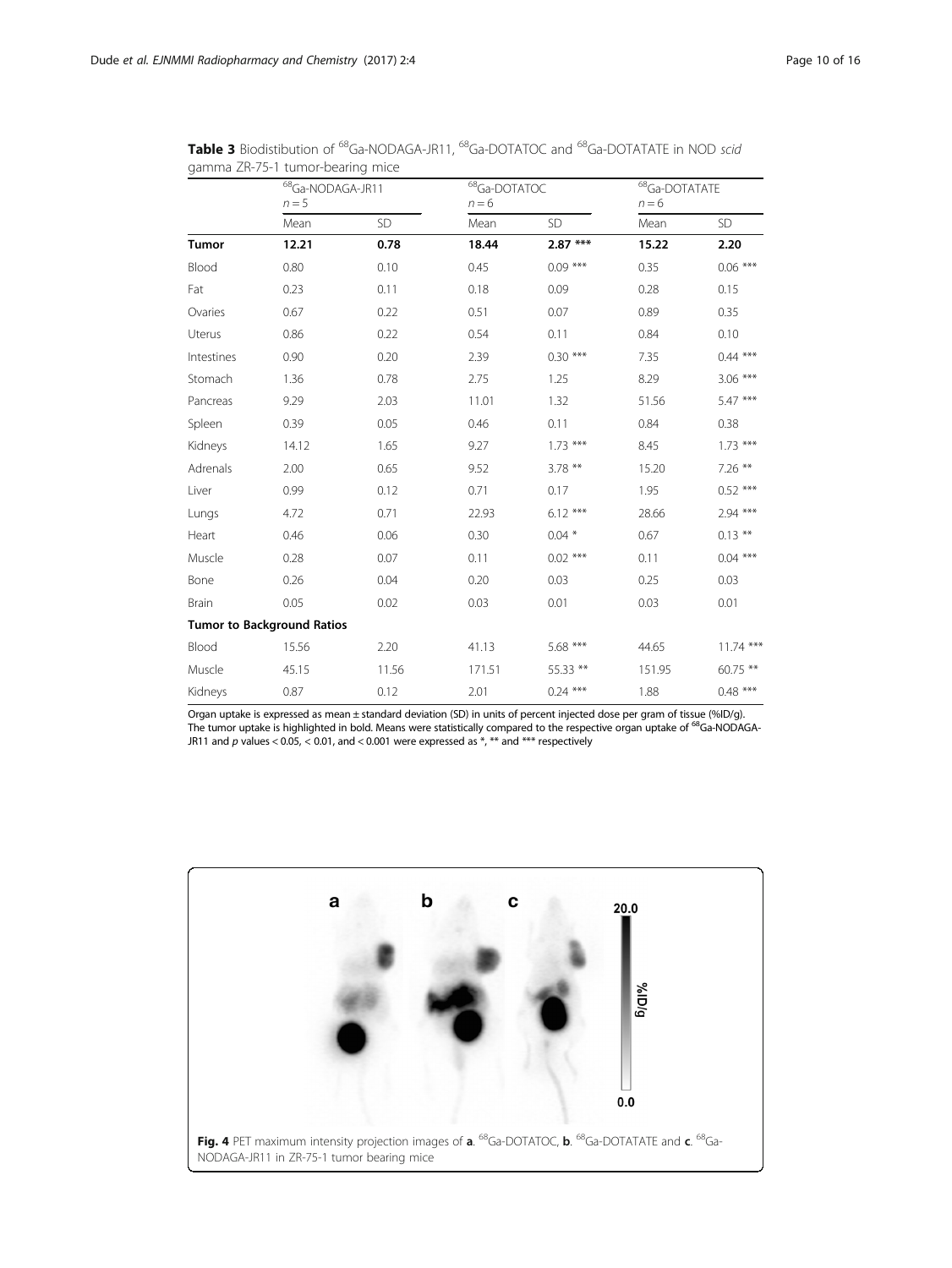DOTATATE had the highest uptake in non-tumor sstr2-positive organs such as intestines, stomach, pancreas, adrenal glands and lungs, followed by <sup>68</sup>Ga-DOTATOC and lastly by 68Ga-NODAGA-JR11. The excretion profile of all three tracers was predominantly renal, with high uptake in the kidneys and bladder, and low uptake in the liver. The agonist <sup>68</sup>Ga-DOTATATE had the lowest kidney uptake  $(8.5 \pm 1.7\%$ ID/g), compared to <sup>68</sup>Ga-DOTATOC (9.3 ± 1.7%ID/g) and <sup>68</sup>Ga-NODAGA-JR11 (14.1 ± 1.7%ID/g).

## **Discussion**

In this study, we used a human breast cancer cell model with endogenous sstr2 expression (ZR-75-1 cells) to compare tumor uptake of the antagonist  $^{68}$ Ga-NODAGA-JR11 with two routinely used agonists <sup>68</sup>Ga-DOTATOC and <sup>68</sup>Ga-DOTATATE. Most studies evaluating sstr tracers in vivo typically used a rat pancreatic cell model, i.e. AR42J (Froidevaux et al. [2002\)](#page-14-0), or HEK cells transfected with somatostatin receptors (Fani et al. [2012b](#page-14-0); Ginj et al. [2006](#page-14-0); Fani et al. [2011\)](#page-14-0), which may not adequately represent a breast cancer phenotype. We chose to use the chelator NODAGA instead of DOTA for the antagonist, as <sup>68</sup>Ga-NODAGA-JR11 showed better binding affinity and higher tumor uptake compared to <sup>68</sup>Ga-DOTA-JR11 in a preclinical model (Fani et al. [2012b\)](#page-14-0). <sup>68</sup>Ga-NODAGA-JR11 is a more potent antagonist, and thus a better candidate for comparison with the current gold-standard agonists <sup>68</sup>Ga-DOTATOC and <sup>68</sup>Ga-DOTATATE.

We looked at the transcriptional expression of all five sstr subtypes in ZR-75-1 cells in vitro and found predominant expression of sstr2, with negligible expression of the other four subtypes. The HPRT1-normalized expression level was  $0.055 \pm 0.0083$  for sstr2, and < 0.00005 ( $p < 0.001$ ) for sstr1, sstr3, sstr4 and sstr5. Previous studies have reported a strong correlation between sstr mRNA and protein expression, suggesting that transcriptional studies are adequate for profiling this receptor family (Kumar et al. [2005](#page-14-0); Wang et al. [2008;](#page-15-0) Schaer et al. [1997\)](#page-15-0). Breast carcinoma samples typically show varied expression of all five subtypes, often with 2 or 3 subtypes co-expressed on the same sample (Kumar et al. [2005](#page-14-0); Schaer et al. [1997\)](#page-15-0). Although sstr1, sstr3 and sstr5 were identified at high levels in a number of cases, sstr2 was the most commonly expressed (Reubi et al. [2001;](#page-15-0) Kumar et al. [2005;](#page-14-0) Vikic-Topic et al. [1995;](#page-15-0) Evans et al. [1997](#page-14-0); Schaer et al. [1997\)](#page-15-0).

We tested the binding affinities of the peptides  $<sup>nat</sup>Ga-DOTATOC$ ,  $<sup>nat</sup>Ga-DOTATATE$ </sup></sup> and natGa-NODAGA-JR11 to human sstr2 in a filtration-based, competition binding assay. For the agonists natGa-DOTATOC, natGa-DOTATATE and SRIF-28, our inhibition constants  $(K_i)$  were  $0.9 \pm 0.1$ ,  $1.4 \pm 0.3$  and  $3.7 \pm 1.7$  nM respectively. Our  $K_i$  values are comparable to the  $IC_{50}$  values reported by Reubi et al. ( $K_i$  values were not reported), which were  $2.5 \pm 0.50$ ,  $0.2 \pm 0.04$  and  $2.7 \pm 0.30$  nM respectively (Reubi et al. [2000](#page-15-0)). As  $IC_{50}$  values are dependent on the concentration of substrates used in a specific assay, they are not reproducible between laboratories, and it is recommended that  $K_i$  values are calculated. Although  $n \text{at}$  Ga-DOTATATE was reported to have very high affinity to sstr2 (12 fold higher than  $n$ <sup>at</sup>Ga-DOTATOC) (Reubi et al. [2000\)](#page-15-0), we did not observe this in our experiments. This may explain, in part, why the diagnostic performance of both peptides is similar in clinical studies, with perhaps a slight advantage for <sup>68</sup>Ga-DOTATOC (Poeppel et al. [2011\)](#page-15-0).

We observed a significantly lower binding affinity for the antagonist  $^{nat}Ga-$ NODAGA-JR11 ( $K_i = 25.9 \pm 0.2$  nM) compared to the two agonists, and also compared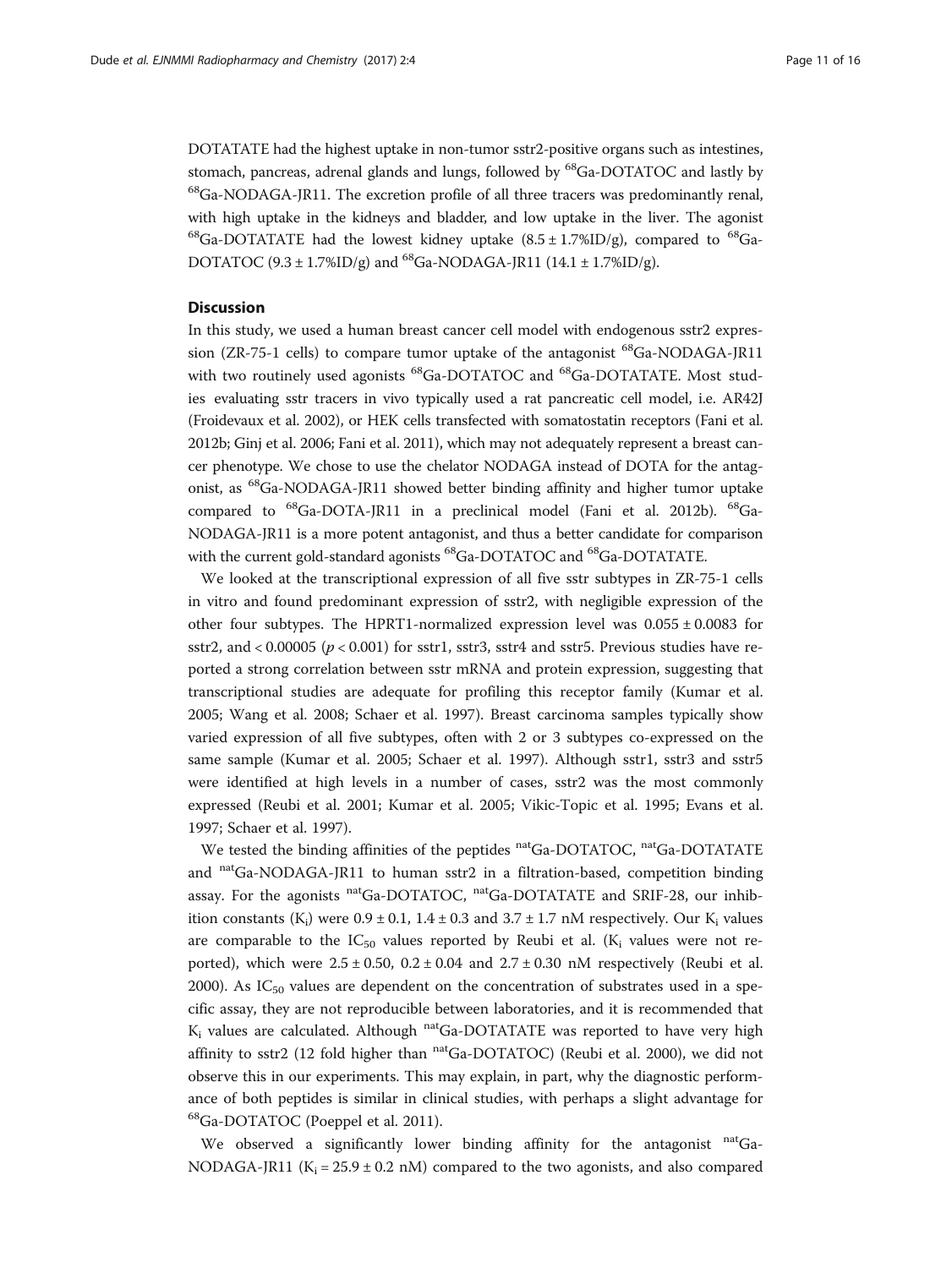to the IC<sub>50</sub> reported by Fani et al. (IC<sub>50</sub> = 1.2  $\pm$  0.2 nM) (Fani et al. [2012b\)](#page-14-0). These differences could be partially attributed to differences in methodology and assay conditions. We used a filtration-based binding assay with an SRIF-14 based competing hot ligand  $(^{125}I - [Tyr^{11}] - SRIF14)$ , whereas other reports used an autoradiography approach and the SRIF-28 analog:  $^{125}$ I-[Leu $^8$ , DTrp $^{22}$ , Tyr $^{25}$ ]-somatostatin-28 (Fani et al. [2012b\)](#page-14-0). A standardized assay system and a direct comparison between classical protein binding assays and autoradiography methods would be valuable to improve our understanding of the structure-activity relationship of these ligands. When assessing binding affinity based on  $K_d$  values, we observed a different relationship, more closely resembling that reported in the literature. <sup>67/nat</sup>Ga-DOTATATE bound sstr2 receptors on ZR-75-1 cells with the lowest K<sub>d</sub> (0.55 ± 0.02 nM) compared to <sup>67/nat</sup>Ga-DOTATOC (2.70 ± 0.13 nM) and  $67/natGa-NODAGA-JR11$  (1.19 ± 0.06 nM). It appears that  $67/natGa-NODAGA-JR11$ binds receptors on ZR-75-1 cells with high affinity, but is not as potent when competing with reference ligand  $^{125}$ I-[Tyr<sup>11</sup>]-SRIF14. These findings are interesting and unexpected, and indicate several factors that must be considered when choosing assay conditions to measure affinities.

When tested in vivo, the agonist <sup>68</sup>Ga-DOTATOC had the highest tumor uptake  $(18.4 \pm 2.9\%$ ID/g) compared to <sup>68</sup>Ga-DOTATATE  $(15.2 \pm 2.2\%$ ID/g, ns) and <sup>68</sup>Ga-NODAGA-JR11 (12.2 ± 0.8%ID/g,  $p < 0.001$ ). <sup>67/nat</sup>Ga-DOTATOC also had the highest  $B_{\text{max}}$  value in saturation binding assays (6.64 ± 0.39 × 10<sup>4</sup> sites/cell), even higher than that observed for antagonist  $^{67/nat}$ Ga-NODAGA-JR11 (4.39 ± 0.32 × 10<sup>4</sup> sites/cell, p < 0.001). These results contrast recently published reports stating that antagonists can achieve higher tumor uptake by binding more receptor sites (Fani et al. [2012b](#page-14-0); Ginj et al. [2006](#page-14-0)). It is possible that in a cell model where the target G-protein coupled receptor is overexpressed without concomitant overexpression of the associated G-protein, there would be a greater number of receptors in a low-affinity state (unbound by G-protein), and therefore significantly higher  $B_{\text{max}}$  values observed for antagonists compared to agonists (Kenakin [1997](#page-14-0)). Overexpression of, not only the receptors, but also the associated G-protein, would be required to have a more representative model. When Ishihara et al. also overexpressed the G-protein in COS cells transfected with secretin receptor, the number of agonists binding sites increased from 1.8% (of the total seen by the antagonist) to 15% (Ishihara et al. [1991](#page-14-0)). In an endogenous model, such as the one used herein, where most receptors are found in a high affinity state (bound by the Gprotein), imaging with antagonists might not be more advantageous. Similar to our studies, Wadas et al. did not observe higher tumor uptake with antagonist <sup>64</sup>Cu-CB-TE2Asst2-ANT compared to agonist  $^{64}Cu-CB-TE2A-Y3-TATE$  when using the endogenously expressing sstr2 model, AR42J (Wadas et al. [2008](#page-15-0)). It is also interesting that the agonists  $67$ /nat<sub>Ga-DOTATOC</sub> and  $67$ /nat<sub>Ga-DOTATATE</sub> showed differing number of binding sites  $(6.64 \pm 0.39 \text{ and } 2.85 \pm 0.021 \times 10^4 \text{ sites/cell respectively})$  on the ZR-75-1 cells used in this study. This is an unexpected finding, which could explain why both these compounds have comparable tumor uptake clinically, despite differences in binding affinity.

We observed that other sstr2-positive organs such as pancreas, adrenal glands, intestine and stomach had very high uptake with agonist  $^{68}$ Ga-DOTATATE compared to the other two radiotracers. This finding can be explained by injected peptide amount, which was lowest for <sup>68</sup>Ga-DOTATATE (15.6  $\pm$  4.4 pmol/mouse) compared to <sup>68</sup>Ga-DOTATOC  $(33.0 \pm 33.5 \text{ pmol/mouse})$  and <sup>68</sup>Ga-NODAGA-JR11  $(40.3 \pm 21.5 \text{ pmol/mo}$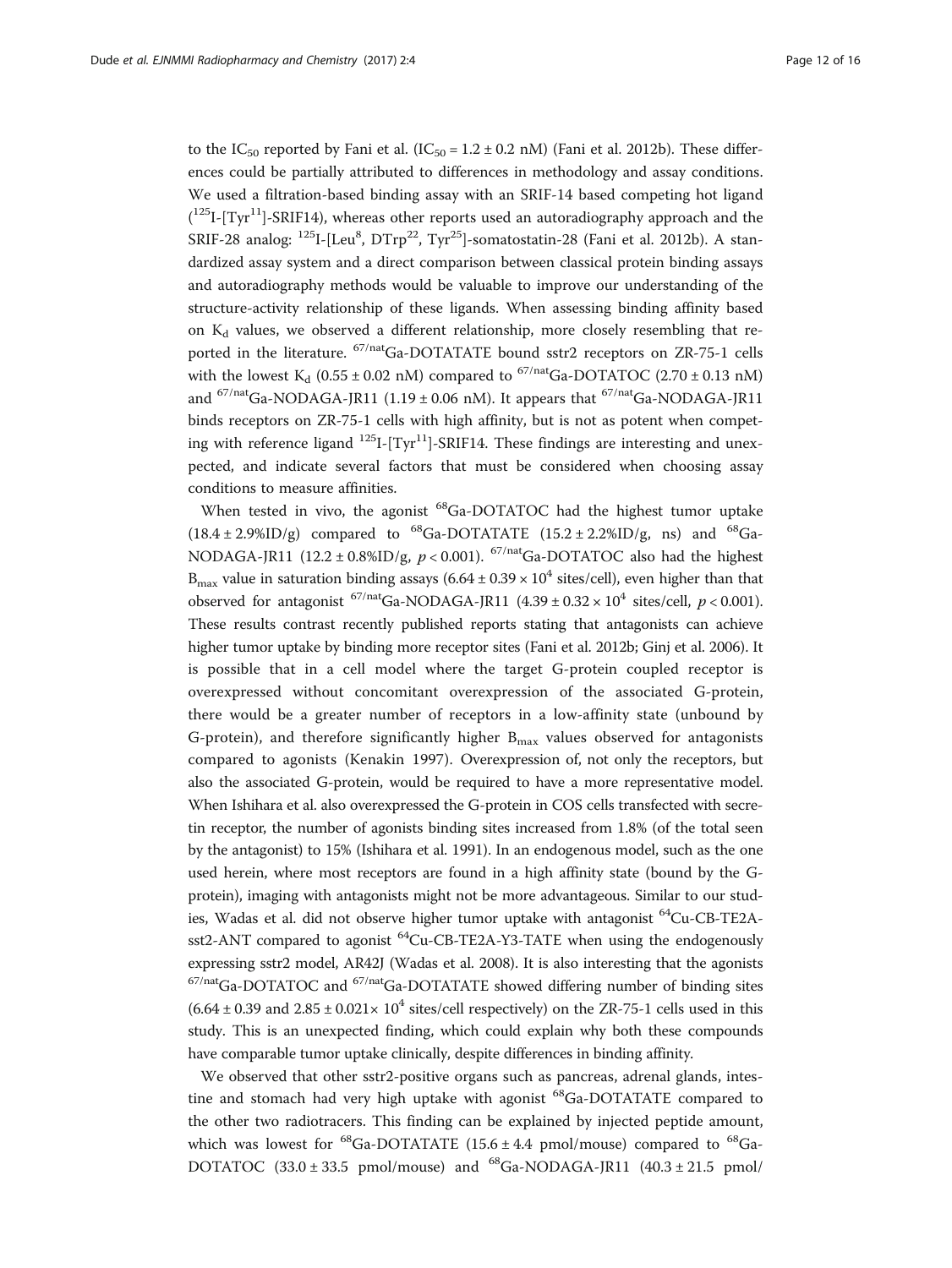mouse). A biphasic relationship between uptake in receptor-positive organs and injected peptide mass has been reported, with maximum tumor uptake reached between 10 – 100 pmol/mouse (Bernhardt et al. [2003;](#page-14-0) de Jong et al. [1999](#page-14-0); Notni et al. [2016](#page-15-0)). In other sstr2-positive organs, maximum uptake is achieved at lower peptide doses, presumably due to lower absolute receptor quantities (more regionally concentrated) and therefore lower saturation limits in these organs (Bernhardt et al. [2003](#page-14-0); de Jong et al. [1999;](#page-14-0) Notni et al. [2016](#page-15-0)). In our studies, low capacity organs (i.e. pancreas, adrenals, intestine and stomach), but not high capacity organs (i.e. tumor), showed elevated uptake with <sup>68</sup>Ga-DOTATATE, indicating this to be a peptide mass effect.

Although tumor uptake is also influenced by peptide dose, we believe the mass differences in our studies were not significant enough to cause major differences between the three groups. De Jong et al. showed optimal CA20948 uptake when <sup>111</sup>In-DOTATOC was injected in 0.5 μg/rat (~30 pmol/mouse), with uptake > 80% of the maximum in the  $0.25 - 1$  µg/rat range ( $\sim 15 - 60$  pmol/mouse) (de Jong et al. [1999\)](#page-14-0). Similarly Bernhardt et al. showed > 70% of maximum tumor uptake with  $111$ In-pentetreotide (GOT1 cell model) when the tracer was injected between 6.4 – 664 pmol/mouse (Bernhardt et al. [2003](#page-14-0)). Indeed, normalization of peptide content would remove some variability, and enable a more accurate comparison.

Tumor-to-blood and tumor-to-muscle ratios were lower for 68Ga-NODAGA-JR11  $(15.6 \pm 2.2 \text{ and } 45.2 \pm 11.6 \text{ respectively})$  compared to <sup>68</sup>Ga-DOTATOC  $(41.1 \pm 5.7 \text{ and } 45.2 \pm 11.6 \text{ respectively})$ 171.5  $\pm$  55.3 respectively) and <sup>68</sup>Ga-DOTA-TATE (44.7  $\pm$  11.7 and 152.0  $\pm$  60.8 respectively).  $^{68}$ Ga-NODAGA-JR11 had a  $\sim$ 2 fold higher uptake in the blood and muscle compared to the other two agonists, accounting for the lower tumor contrast. These results differ significantly from recently reported clinical data in subjects with neuroendocrine tumors (Nicolas et al. [2016\)](#page-15-0). The improved contrast reported by Nicolas et al. might be caused by a combination of lower specific activity, combined with a lower binding affinity of <sup>68</sup>Ga-NODAGA-JR11 (<sup>68</sup>Ga-OPS202) to sstr2, which may decrease tracer accumulation in low capacity binding sites (Nicolas et al. [2016](#page-15-0)). Alternatively, different pharmacokinetic properties between mice and humans may also contribute to these conflicting results.

All three tested peptides had predominant renal clearance. Exogenous estrogen pellets are known to cause hydronephrosis and urine retention (Gakhar et al. [2009;](#page-14-0) Ingberg et al. [2012](#page-14-0)), thus we expected higher than normal kidney uptake due to the indirect effects of estrogen.

Beyond diagnosis, sstr2-targeting tracers can also be used therapeutically. Diagnostic somatostatin radiotracers, such as the ones evaluated in this study, can identify breast cancer lesions and monitor response to therapy by PRRT. Treatment of sstr2-positive breast cancer with therapeutic agents such as  $^{177}$ Lu-DOTATATE,  $177$ Lu-DOTATOC and  $177$ Lu-DOTA-JR11 could be particularly valuable to patients that develop resistance to conventional endocrine therapy. The efficacy and safety of 177Lu-DOTATATE was demonstrated in an international, multi-centric phase III clinical trial, and showed a potent tumor response and very favourable toxicity in patients with metastatic midgut NETs (NCT01578239) (Strosberg et al. [2016](#page-15-0)). Similarly, the safety and tolerability of  $^{177}$ Lu-DOTA-JR11, also known as  $^{177}$ Lu-OPS201, is currently being tested in phase I/II clinical trials for NET patients (NCT02592707).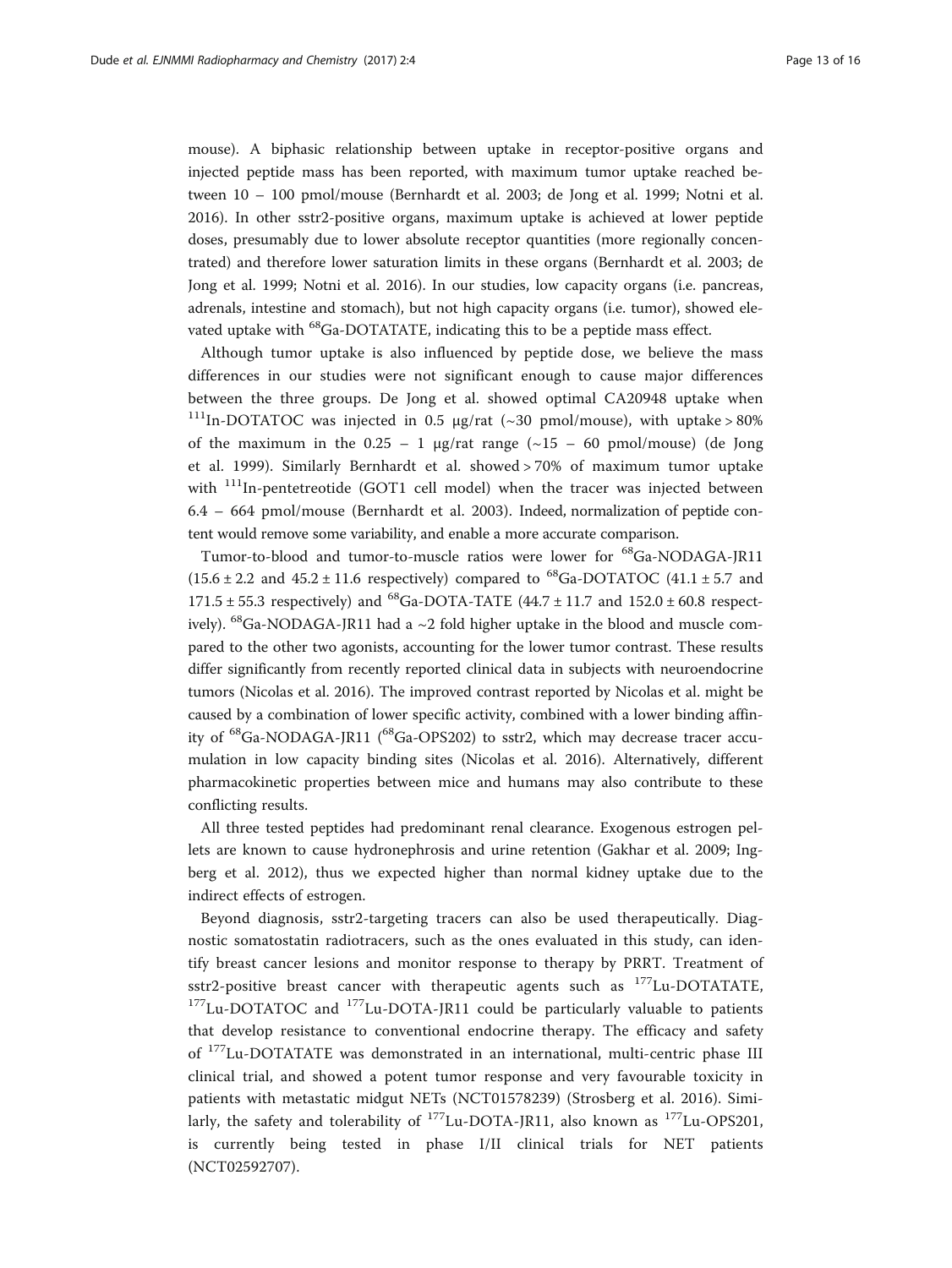# <span id="page-13-0"></span>Conclusion

We compared the tumor uptake and biodistribution of two well-known agonists and one antagonist in vivo using ZR-75-1 tumors, a human breast cancer xenograft with endogenous sstr2 expression. In this model, the antagonist <sup>68</sup>Ga-NODAGA-JR11 had the lowest tumor uptake and contrast among the three tracers; a finding that differs significantly from recently published reports. This result may be explained by the use of an endogenously expressing sstr2 cell model, which would have fewer low-affinity binding sites compared to transfected models. More studies are needed to determine if antagonists are better radiotracers for sstr2 breast cancer imaging than agonists, particularly in other breast cancer xenografts, and ultimately in luminal breast cancer patients.

#### Additional file

[Additional file 1:](dx.doi.org/10.1186/s41181-017-0023-y) Supplemental information. Figure S1. Representative standard curve for absolute quantification qPCR experiments. Table S1. Standard curve parameters. Table S2. PCR Cycling conditions. Table S3. qPCR Cycling conditions. (DOCX 38 kb)

#### Abbreviations

%ID/g: Percent injected dose per gram;  $^{111}$ In-Pentatrotide;  $^{111}$ In-DTPA-D-Phe-octreotide;  $^{125}$ I-ITyr<sup>11</sup>-SRIF14:  $^{125}$ I-Tyr<sup>11</sup> somatostatin 14; ANOVA: Analysis of variance; BSA: Bovine serum albumin; cDNA: Coding DNA; C<sub>t</sub>: Cycle threshold; CT: Computed tomography; DI: Deionized; DMEM: Dulbecco Modified Eagle Medium; DNA: Deoxyribonucleic acid; DOTA: 1,4,7,10-tetraazacyclododecane-1,4,7,10-tetraacetic acid; DOTATATE: DOTA-Tyr<sup>3</sup>-octrotate; DOTATOC: DOTA-Tyr<sup>3</sup> octrotide; ER: Estrogen receptor; FBS: Fetal bovine serum; HEK: Human embryonic kidney; HEPES: 4-(2-hydroxyethyl)-1 piperazineethanesulfonic acid; HPLC: High performance liquid chromatography; HPRT1: Hypoxanthine phosphoribosyltransferase 1; i.v.: Intravenous; IC<sub>50</sub>: Half maximal inhibitory concentration; K<sub>i</sub>: Inhibition constant; MeCN: Acetonitrile; mRNA: Messenger RNA; <sup>nat</sup>Ga: Natural gallium; NET: Neuroendocrine tumor; NOD scid gamma: NOD.Cg-Prkdc<sup>scid</sup>Il2rg<sup>tm1Wjl</sup>/SzJ; NODAGA: 1,4,7-triazacyclononane,1-glutaric acid-4,7-acetic acid; ns: Not significant; PBS: Phosphate buffered saline; PCR: Polymerase chain reaction; PET: Positron emission tomography; PR: Progesterone receptor; PRRT: Peptide receptor radionuclide therapy; qPCR: Quantitative polymerase chain reaction; RNA: Ribonucleic acid; RPMI: Rosewell Park Memorial Institute; SD: Standard deviation; SPECT: Single photon emission computed tomography; SRIF-28: Somatostatin-28; Sstr1-5: Somatostatin receptor subtype 1–5; SUV: Standard uptake value; TEAP: Triethylammonium phosphate; tR: Retention time; Tris: 2-Amino-2-hydroxymethyl-propane-1,3-diol

#### Acknowledgements

The authors would like to acknowledge Dr. Chengcheng Zhang, Dr. Joseph Lau and Gemma Dias for meaningful discussion and input at all steps of this study. We would also like to thank the Animal Resource Centre (ARC) at the BC Cancer Agency Research Center for animal monitoring and care, and Dr. Jinhe Pan for help eluting the <sup>68</sup>Ge/<sup>68</sup>Ga generator.

#### Funding

This study was funded by the Canadian Breast Cancer Foundation.

#### Authors' contributions

FB and KSL conceived and designed the complete study. Binding affinity assays, qPCR experiments, saturation binding assays, and biodistribution studies were performed by ID. Animal procedures and monitoring were primarily done by ID with some assistance and critical input from HM. ZZ was responsible for chemical synthesis and quality control of cold standards and radiotracers. NC, NHJ and JR were responsible for PET/CT image acquisition. The manuscript was drafted by ID with critical revisions from FB, KSL and ZZ. All authors read and approved the final manuscript.

#### Competing interests

The authors of this manuscript have no competing interests.

#### Consent for publication

Not applicable.

#### Ethics approval

All animal studies were done in compliance with the Canadian Council on Animal Care guidelines and were approved by the Animal Care Committee of University of British Columbia (Vancouver, BC, Canada).

#### Publisher's Note

Springer Nature remains neutral with regard to jurisdictional claims in published maps and institutional affiliations.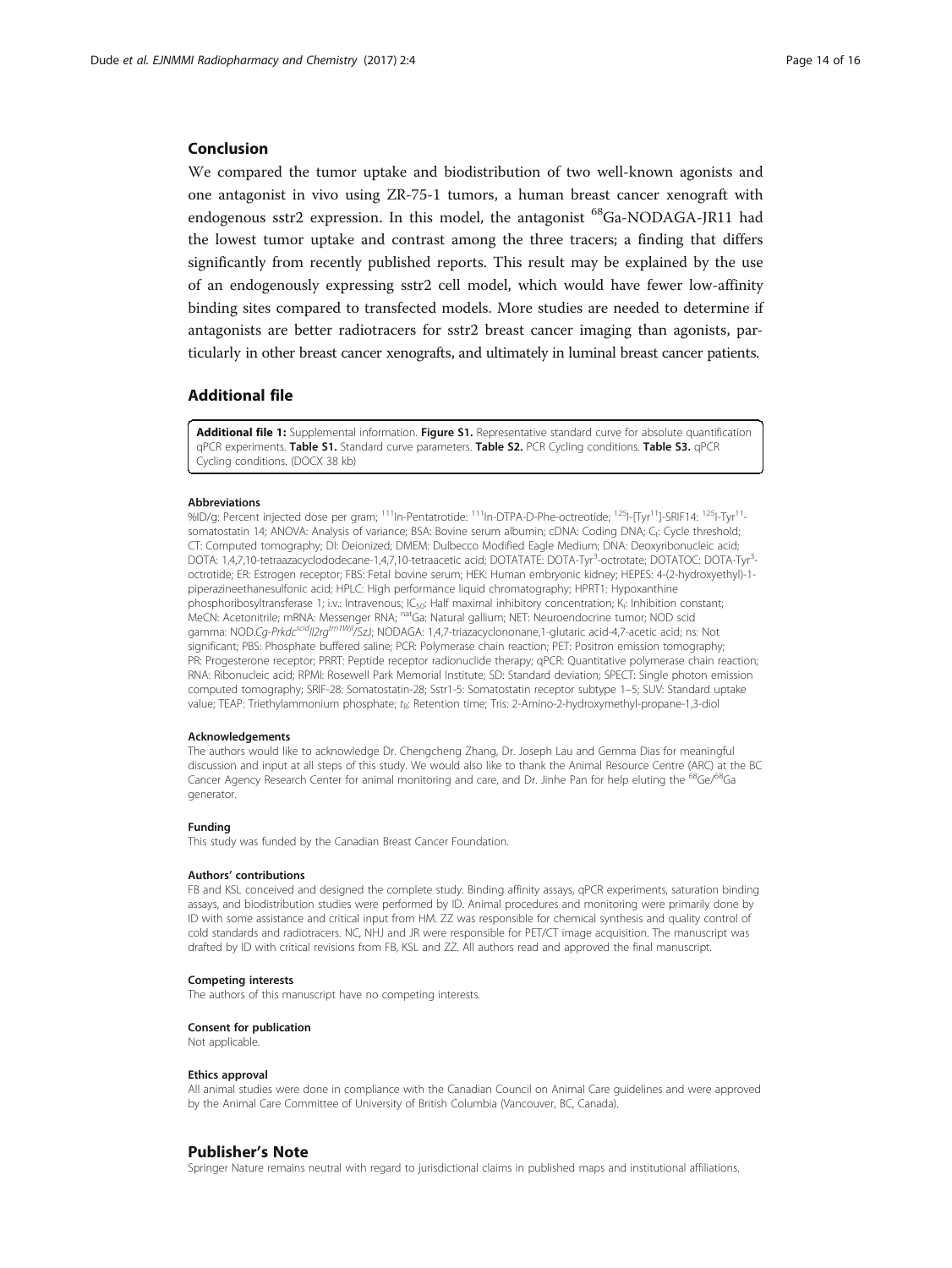#### <span id="page-14-0"></span>Received: 30 December 2016 Accepted: 28 March 2017 Published online: 17 April 2017

#### References

- Alberini JL, Meunier B, Denzler B, Devillers A, Tass P, Dazord L, et al. Somatostatin receptor in breast cancer and axillary nodes: study with scintigraphy, histopathology and receptor autoradiography. Breast Cancer Res Treat. 2000;61:21–32.
- Bernhardt P, Kolby L, Johanson V, Nilsson O, Ahlman H, Forssell-Aronsson E. Biodistribution of 111in-DTPA-D-Phe1 octreotide in tumor-bearing nude mice: influence of amount injected and route of administration. Nucl Med Biol. 2003;30:253–60.
- Bootsma AH, van Eijck C, Schouten KK, Reubi JC, Waser B, Foekens JA, et al. Somatostatin receptor-positive primary breast tumors: genetic, patient and tumor characteristics. Int J Cancer. 1993;54:357–62.
- Cescato R, Waser B, Fani M, Reubi JC. Evaluation of 177Lu-DOTA-sst2 antagonist versus 177Lu-DOTA-sst2 agonist binding in human cancers in vitro. J Nucl Med. 2011;52:1886–90.

Ciocca DR, Puy LA, Fasoli LC, Tello O, Aznar JC, Gago FE, et al. Corticotropin-releasing hormone, luteinizing hormonereleasing hormone, growth hormone-releasing hormone, and somatostatin-like immunoreactivities in biopsies from breast cancer patients. Breast Cancer Res Treat. 1990;15:175–84.

Dalm SU, Sieuwerts AM, Look MP, Melis M, van Deurzen CH, Foekens JA, et al. Clinical Relevance of Targeting the Gastrin-Releasing Peptide Receptor, Somatostatin Receptor 2, or Chemokine C-X-C Motif Receptor 4 in Breast Cancer for Imaging and Therapy. J Nucl Med. 2015;56:1487–93.

- Dalm SU, Melis M, Emmering J, Kwekkeboom DJ, de Jong M. Breast cancer imaging using radiolabelled somatostatin analogues. Nucl Med Biol. 2016;43:559–65.
- de Jong M, Breeman WA, Bernard BF, van Gameren A, de Bruin E, Bakker WH, et al. Tumour uptake of the radiolabelled somatostatin analogue [DOTA0, TYR3]octreotide is dependent on the peptide amount. Eur J Nucl Med. 1999;26:693–8.
- Elgeti F, Amthauer H, Denecke T, Steffen I, Heuck F, Stelter L, et al. Incidental detection of breast cancer by 68Ga-DOTATOC-PET/CT in women suffering from neuroendocrine tumours. Nuklearmedizin. 2008;47:261–5.
- Evans AA, Crook T, Laws SA, Gough AC, Royle GT, Primrose JN. Analysis of somatostatin receptor subtype mRNA expression in human breast cancer. Br J Cancer. 1997;75:798–803.
- Fani M, Del Pozzo L, Abiraj K, Mansi R, Tamma ML, Cescato R, et al. PET of somatostatin receptor-positive tumors using 64Cu- and 68Ga-somatostatin antagonists: the chelate makes the difference. J Nucl Med. 2011;52:1110–8.
- Fani M, Maecke HR, Okarvi SM. Radiolabeled peptides: valuable tools for the detection and treatment of cancer. Theranostics. 2012a;2:481–501.
- Fani M, Braun F, Waser B, Beetschen K, Cescato R, Erchegyi J, et al. Unexpected sensitivity of sst2 antagonists to Nterminal radiometal modifications. J Nucl Med. 2012b;53:1481–9.
- Foekens JA, Portengen H, van Putten WL, Trapman AM, Reubi JC, Alexieva-Figusch J, et al. Prognostic value of receptors for insulin-like growth factor 1, somatostatin, and epidermal growth factor in human breast cancer. Cancer Res. 1989;49:7002–9.
- Frati A, Rouzier R, Lesieur B, Werkoff G, Antoine M, Rodenas A, et al. Expression of somatostatin type-2 and −4 receptor and correlation with histological type in breast cancer. Anticancer Res. 2014;34:3997–4003.
- Froidevaux S, Eberle AN, Christe M, Sumanovski L, Heppeler A, Schmitt JS, et al. Neuroendocrine tumor targeting: study of novel gallium-labeled somatostatin radiopeptides in a rat pancreatic tumor model. Int J Cancer. 2002;98:930–7.
- Gakhar G, Wight-Carter M, Andrews G, Olson S, Nguyen TA. Hydronephrosis and urine retention in estrogen-implanted athymic nude mice. Vet Pathol. 2009;46:505–8.
- Ginj M, Zhang H, Waser B, Cescato R, Wild D, Wang X, et al. Radiolabeled somatostatin receptor antagonists are preferable to agonists for in vivo peptide receptor targeting of tumors. Proc Natl Acad Sci U S A. 2006;103: 16436–41.
- Heppeler A, Froidevaux S, Mäcke HR, Jermann E, Béhé M, Powell P, et al. Radiometal-Labelled Macrocyclic Chelator-Derivatised Somatostatin Analogue with Superb Tumour-Targeting Properties and Potential for Receptor-Mediated Internal Radiotherapy. Chem Eur J. 1999;5:1974–81.
- Ingberg E, Theodorsson A, Theodorsson E, Strom JO. Methods for long-term 17beta-estradiol administration to mice. Gen Comp Endocrinol. 2012;175:188–93.
- Ishihara T, Nakamura S, Kaziro Y, Takahashi T, Takahashi K, Nagata S. Molecular cloning and expression of a cDNA encoding the secretin receptor. EMBO J. 1991;10:1635–41.
- Kenakin T. Differences between natural and recombinant G protein-coupled receptor systems with varying receptor/G protein stoichiometry. Trends Pharmacol Sci. 1997;18:456–64.
- Krenning EP, Kwekkeboom DJ, Bakker WH, Breeman WA, Kooij PP, Oei HY, et al. Somatostatin receptor scintigraphy with [111In-DTPA-D-Phe1]- and [123I-Tyr3]-octreotide: the Rotterdam experience with more than 1000 patients. Eur J Nucl Med. 1993;20:716–31.
- Kumar U, Grigorakis SI, Watt HL, Sasi R, Snell L, Watson P, et al. Somatostatin receptors in primary human breast cancer: quantitative analysis of mRNA for subtypes 1–5 and correlation with receptor protein expression and tumor pathology. Breast Cancer Res Treat. 2005;92:175–86.
- Kwan ML, Kushi LH, Weltzien E, Maring B, Kutner SE, Fulton RS, et al. Epidemiology of breast cancer subtypes in two prospective cohort studies of breast cancer survivors. Breast Cancer Res. 2009;11:R31.
- Kwekkeboom DJ, Kam BL, van Essen M, Teunissen JJ, van Eijck CH, Valkema R, et al. Somatostatin-receptor-based imaging and therapy of gastroenteropancreatic neuroendocrine tumors. Endocr Relat Cancer. 2010;17:R53–73.
- Lin KS, Pan J, Amouroux G, Turashvili G, Mesak F, Hundal-Jabal N, et al. In vivo radioimaging of bradykinin receptor b1, a widely overexpressed molecule in human cancer. Cancer Res. 2015;75:387–93.
- Maecke HR, Reubi JC. Somatostatin receptors as targets for nuclear medicine imaging and radionuclide treatment. J Nucl Med. 2011;52:841–4.
- Milani A, Geuna E, Mittica G, Valabrega G. Overcoming endocrine resistance in metastatic breast cancer: Current evidence and future directions. World J Clin Oncol. 2014;5:990–1001.